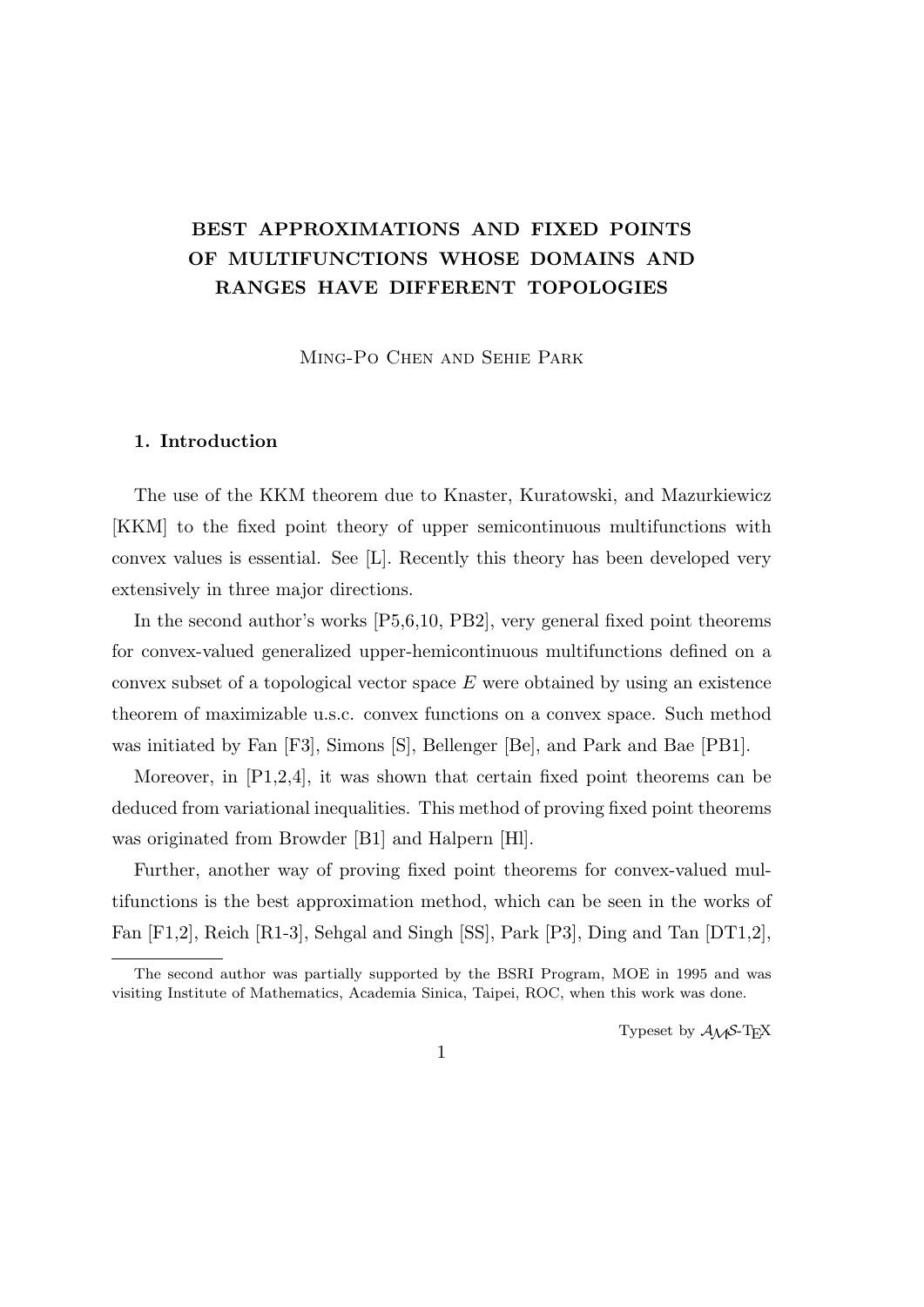and many others. However, this method seems to be a little ineffective. For example, recent works of Ding and Tan [DT2,3] could give results only for continuous multifunctions.

Note that the first and second methods heavily depend on the topological dual *E*<sup>∗</sup> of *E*. On the other hand, the best approximation method depends on (weakly) continuous seminorms. However, those all three methods are based on certain equivalent formultaitons of the KKM theorem. One of such forms, for example, a minimax inequality, is used to deduce fixed point theorems for large classes of multifunctions including the class of composites of acyclic maps in [P6-9].

In the present paper, we discuss mainly the best approximation method for convex-valued multifunctions. Such method was initiated by Fan [F1] and followed by [F2, DT1-3, R1-3, SS, SSS, SSW, P3]. On the other hand, Browder [B2] obtained some sharpened forms of the Schauder fixed point theorem based on variations of best approximation theorems. Browder's work was further extended by several authors [DT1, R3, ST, T].

Recently, Ding and Tan [DT1] gave generalizations of the Browder type results due to Browder [B2], Jiang [J], and Shih and Tan [ST] for inward or outward multifunctions defined on non-compact convex sets. Moreover, Ding and Tan [DT2] obtained some Ky Fan type best approximation theorems and several fixed point theorems for continuous multifuncitons defined on non-compact convex subsets of a topological vector space having sufficiently many linear functionals. They also added same type of theorems for upper semicontinuous multifunctions defined on weakly compact convex subsets of a locally convex Hausdorff topological vector space. One of the main features of such research is that the domain and range of the concerned multifunction may have different topologies. Such idea was first given by Kapoor [K] and later followed by Sehgal et al. [SSS], Roux and Singh [RS], and Park [P6, PB2].

Now, we are mainly concerned with best approximation and fixed point theorems on multifunctions whose domains and ranges have different topologies. We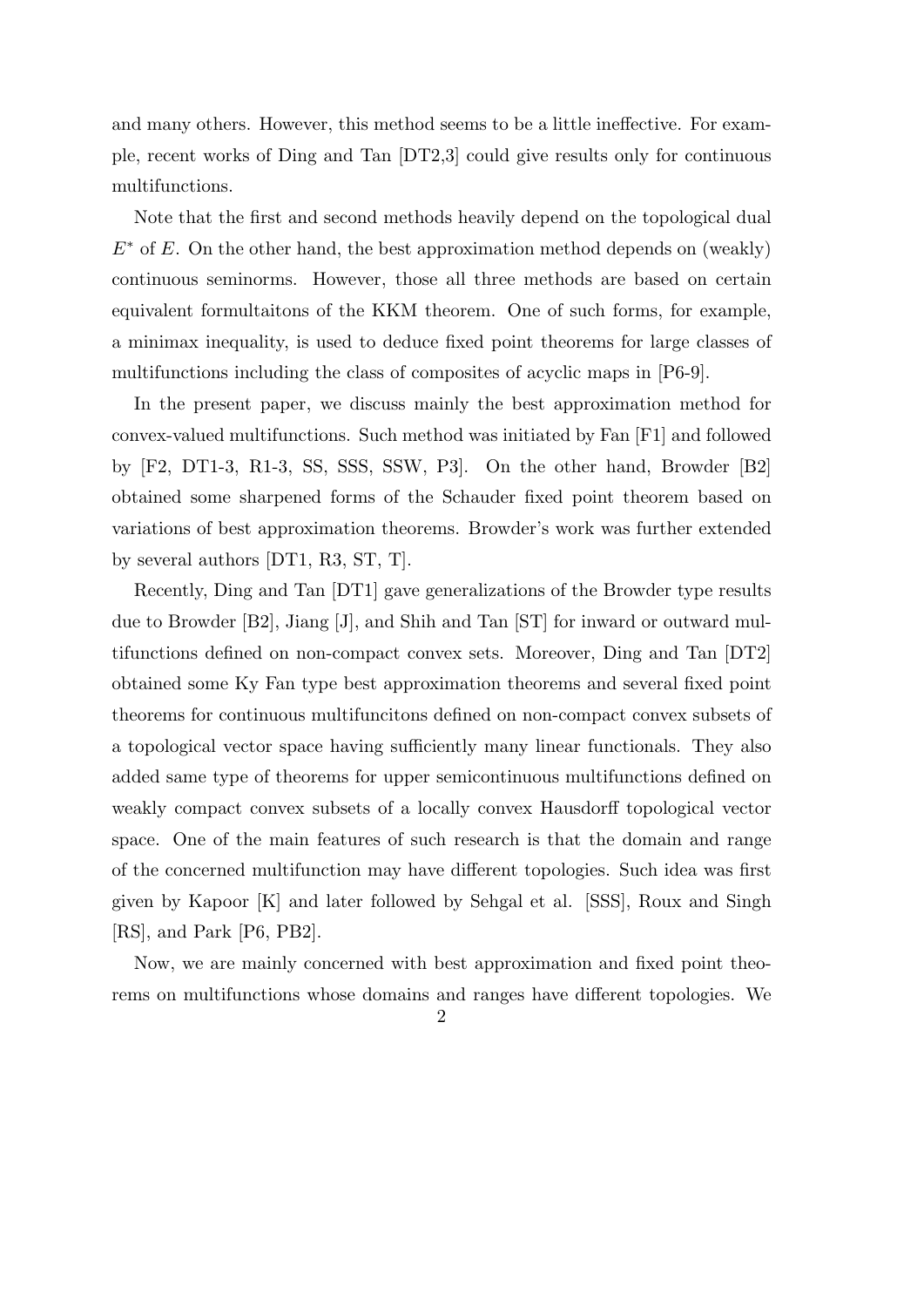show that our general best approximation theorems imply fixed point theorems for continuous or upper semicontinuous multifunctions.

In Section 3, we establish some generalized best approximation theorems, which can be applied to fixed point theorems for inward or outward multifunctions defined on convex subsets of topological vector spaces not necessarily Hausdorff. Consequently, the Browder type sharpened forms [B2] due to Ding and Tan [DT1, Section 6 are extended in several aspects.

Section 4 deals with set-valued generalizations of Fan's best approximation theorem for continuous multifunctions and its application to fixed point theorems. Thus, the main results of Ding and Tan [DT2, Section 3] are generalized under much more weaker assumptions.

In Section 5, we obtain another type of best approximation theorems for upper semicontinuous multifunctions with compact values. This is applied to noncompact versions of results of Ding and Tan [DT2, Section 4] for not necessarily locally convex topological vector spaces.

### **2. Preliminaries**

Let *X* be a nonempty set,  $2^X$  the family of its nonempty subsets, and  $\langle X \rangle$  the family of its nonempty finite subsets. A function  $F: X \to 2^Y$  is said to be a multifunction or a map.

For topological spaces *X* and *Y*, a multifunction  $F: X \to 2^Y$  is said to be

(i) *upper semicontinuous* (u.s.c.) if for each  $x \in X$  and each neighborhood *V* of *Fx* in *Y*, there exists a neighborhood *U* of *x* in *X* such that  $F(U) \subset V$ ;

(ii) *lower semicontinuous* (l.s.c.) if for each  $x \in X$  and each open set V of *Y* such that  $Fx \cap V \neq \emptyset$ , there exists a neighborhood *U* of *x* in *X* such that  $Fz \cap V \neq \emptyset$  for each  $z \in U$ ; and

(iii) *continuous* if it is u.s.c. and l.s.c.

For a (real or complex) topological vector space *E*, let

*E<sup>∗</sup>* be its topological dual,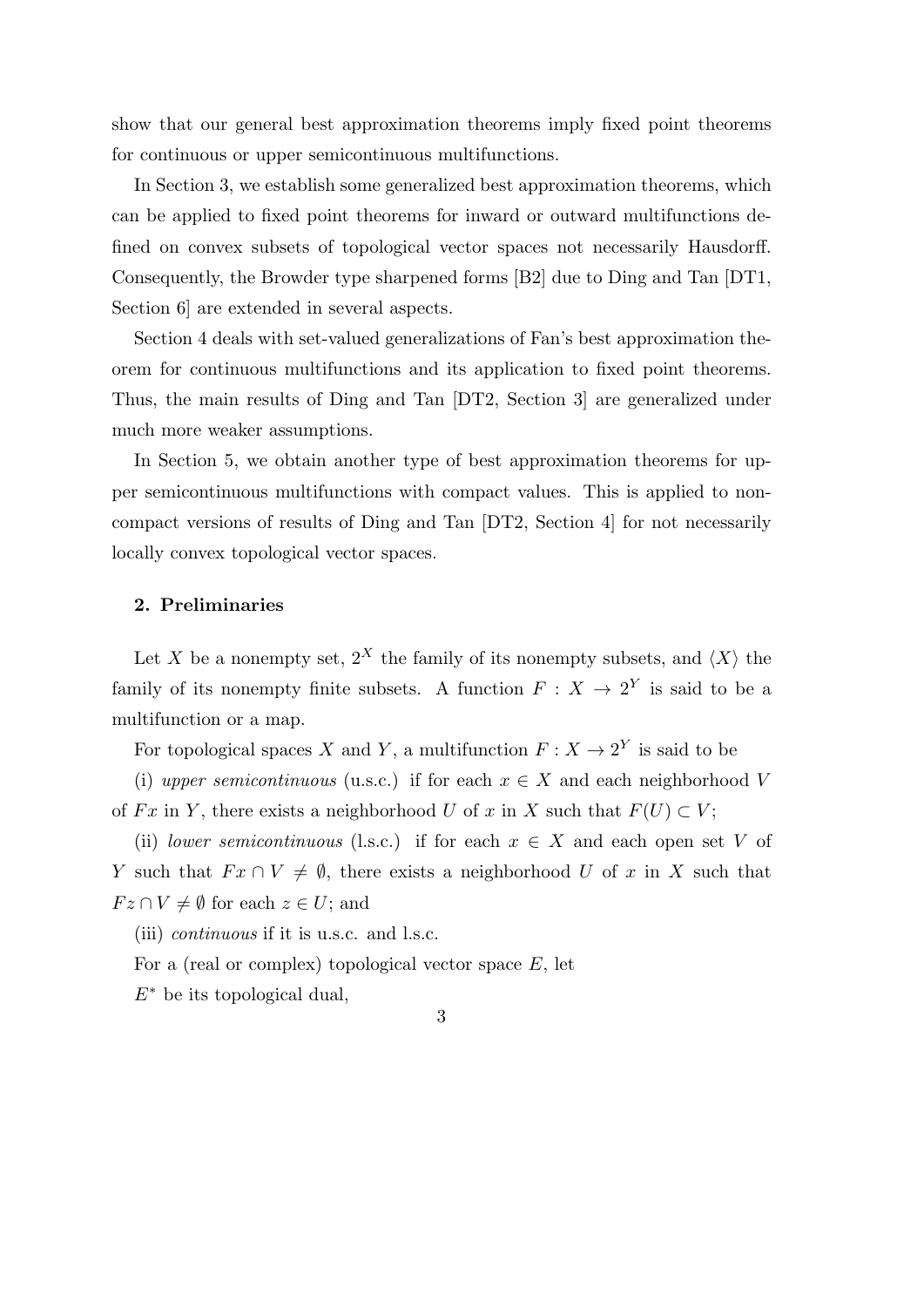$k(E)$  the family of nonempty compact subsets of  $E$ ,

 $kc(E)$  the subfamily of convex subsets in  $k(E)$ ,

 $w = w(E, E^*)$  the weak topology of *E*, and

*S*(*E, w*) the family of weakly continuous seminorms on *E*.

For subsets of  $E$ , co,  $\overline{\phantom{a}}$ , Bd, and Int denote the convex hull, closure, boundary, and interior, resp.

We say that  $E^*$ *separates points* of  $E$  whenever for each nonzero  $x \in E$ , there exists an  $h \in E^*$  such that  $h(x) \neq 0$ . This implies that for each nonzero  $x \in E$ , there exists a  $p \in S(E, w)$  such that  $p(x) > 0$ .

For an  $X \in 2^E$  and  $x \in E$ , the *inward set* and *outward set* of X at x, denoted by  $I_X(x)$  and  $O_X(x)$ , are defined by

$$
I_X(x) = x + \bigcup_{r>0} r(X - x)
$$
 and  $O_X(x) = x + \bigcup_{r<0} r(X - x)$ ,

resp. Their closures  $\overline{I}_X(x)$  and  $\overline{O}_X(x)$  are called the *weakly inward set* and *weakly outward set*, resp. If  $x \in \text{Int } X$ , then *x* is an internal point and  $E = I_X(x)$  $O_X(x)$ .

A multifunction  $F: X \to 2^E$  is said to be *inward* and *outward*, resp., if  $Fx \cap$ *I*<sub>*X*</sub>(*x*)  $\neq$  *Ø* and *F x* ∩ *O*<sub>*X*</sub>(*x*)  $\neq$  *Ø*, resp., for each *x* ∈ Bd *X* \*F x*. Similarly, *weakly inward* and *weakly outward* multifunction can be defined.

A *convex space X* is a nonempty convex set with any topology that induces the Euclidean topology on the convex hulls of its finite subsets. A nonempty subset *L* of *X* is said to be *c*-*compact* if for each  $N \in \langle X \rangle$ , there is an  $L_N \in kc(X)$  such that  $L ∪ N ⊂ L<sub>N</sub>$ , where  $kc(X)$  is defined similarly as above. Let [x, L] denote the closed convex hull of  $\{x\} \cup L$  in *X*, where  $x \in X$ . See Lassonde [L].

Recall that an extended real-valued function  $f: X \to \overline{\mathbb{R}}$  on a topological space *X* is *lower* [*upper*, resp.] *semicontinuous* (l.s.c.) [u.s.c., resp.] if  $\{x \in X : fx >$  $r$ <sup>}</sup> [{ $x \in X : fx < r$ }, resp.] is open for each  $r \in \mathbb{R}$ .

The following two lemmas can be seen in [A]:

$$
4\phantom{.0}
$$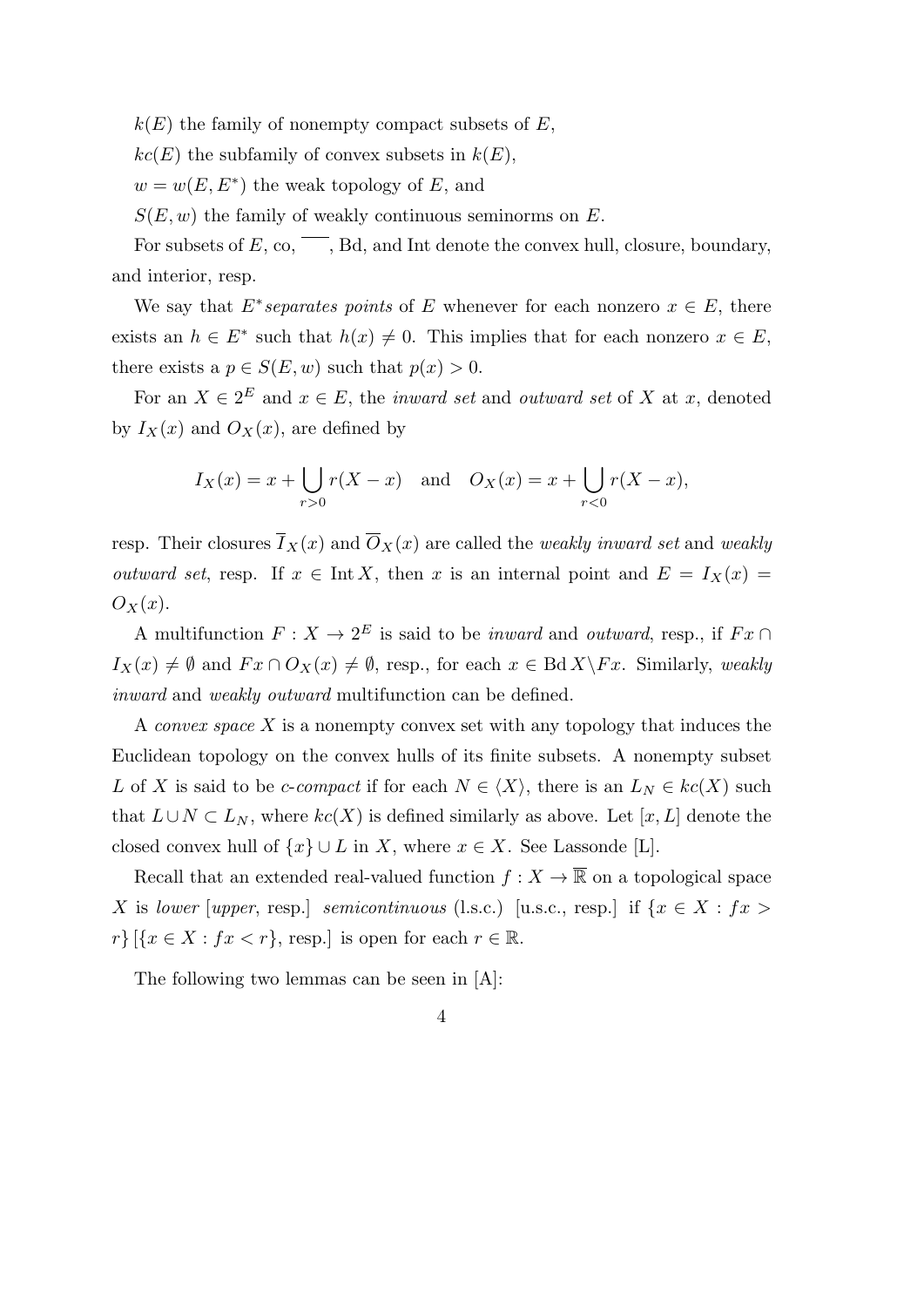**Lemma 1.** Let *X* and *Y* be topological spaces,  $g: X \times Y \to \mathbb{R}$  l.s.c., and *F* :  $X \to k(Y)$  *u.s.c.* Then the funciton  $U : X \to [-\infty, \infty)$  defined by

$$
U(x) = \inf_{y \in Fx} g(x, y)
$$

*is l.s.c.*

**Lemma 2.** Let *X* and *Y* be topological spaces,  $g: X \times Y \to \mathbb{R}$  u.s.c., and *F*:  $X \to 2^Y$  *l.s.c.* Then the function  $V : X \to [-\infty, \infty)$  defined by

$$
V(x) = \inf_{y \in Fx} g(x, y)
$$

*is u.s.c.*

The following minimax inequality is an equivalent formulation of the generalized KKM theorem recently due to the second author [P7, Theorem 12]:

**Theorem 0.** Let *X* be a convex space, *Y* a Hausdorff space,  $T \in \mathfrak{A}_{c}^{\kappa}(X, Y)$ , and  $K \in k(Y)$ *. Suppose that a function*  $\phi: X \times Y \to \overline{\mathbb{R}}$  and  $a \gamma \in \overline{\mathbb{R}}$  satisfy the *following:*

- (0.1) *for each*  $x \in X$ ,  $\{y \in Y : \phi(x, y) \leq \gamma\}$  *is compactly closed;*
- (0.2) *for each*  $N \in \langle X \rangle$  *and*  $y \in T(\text{co } N)$ *,*  $\min\{\phi(x, y) : x \in N\} \leq \gamma$ *; and*
- (0.3) *for each*  $N \in \langle X \rangle$ *, there exists an*  $L_N \in kc(X)$  *containing*  $N$  *such that, for each*  $y \in T(L_N) \backslash K$ *, there exists an*  $x \in L_N$  *satisfying*  $\phi(x, y) > \gamma$ *.*

*Then there exists a*  $\hat{y} \in \overline{T(X)} \cap K$  *such that* 

$$
\phi(x,\hat{y}) \le \gamma \quad \text{for all} \quad x \in X.
$$

Here,  $\mathfrak{A}_c^{\kappa}$  represents very large classes of maps including the class of u.s.c. maps  $F: X \to 2^Y$  with compact acyclic values; and if *T* is single-valued the Hausdorffness of *Y* is not necessary.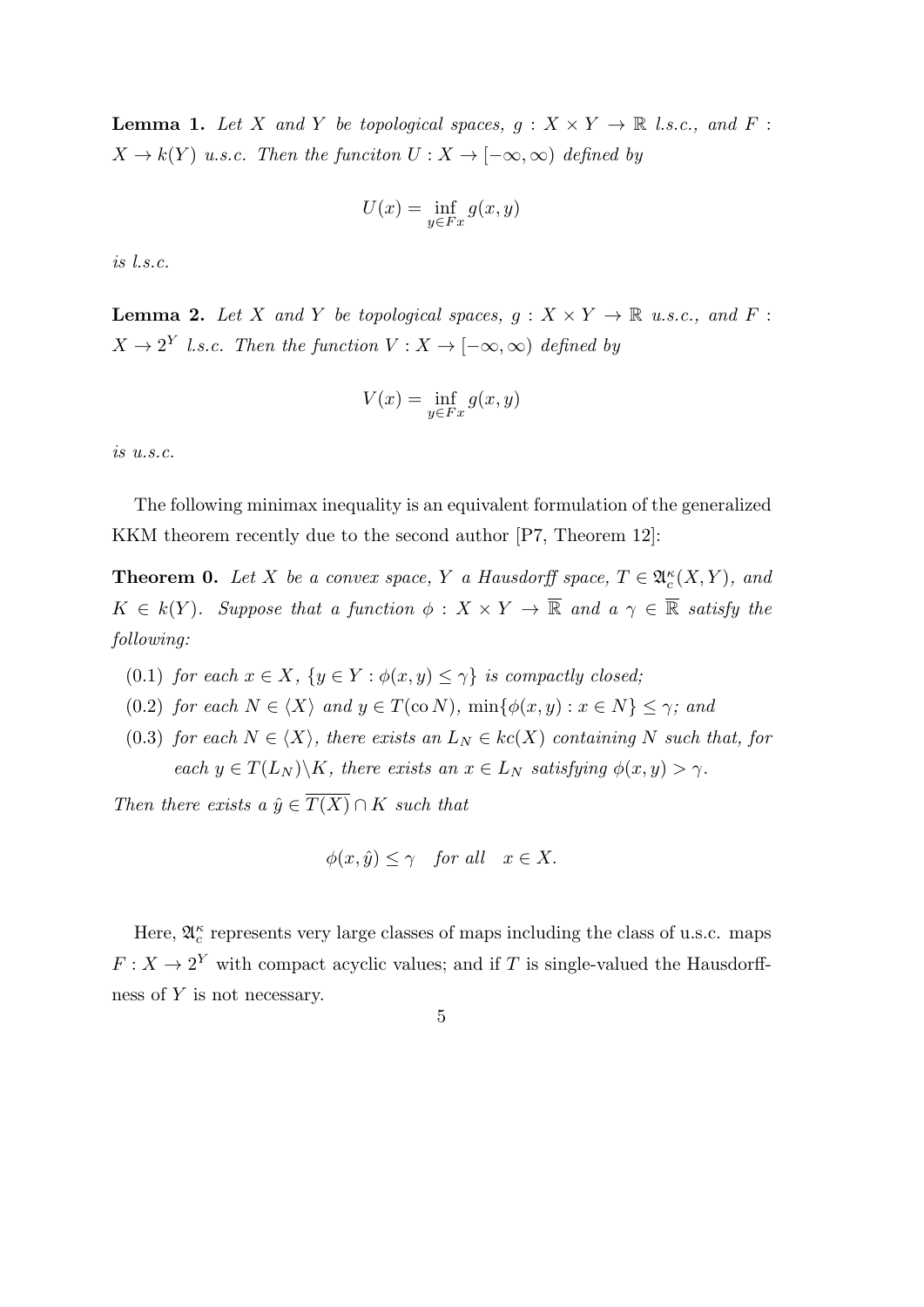In this paper, we mainly use the particular form of Theorem 0 for  $X = Y$ ,  $T = 1_X$ , and  $\gamma = 0$ . Even in this case, Theorem 0 improves Ding and Tan [DT1, Theorem 1; DT2, Lemma 8]. In [DT1, Section 4], some equivalent formulations of this case are given, but those are all consequences of results of Park [P7]. Some other particular or equivalent forms of Theorem 0 are mentioned in [P7].

#### **3. The Browder type sharpened forms**

In this section, we obtain very general forms of the Browder type sharpened forms of the Schauder fixed point theorem for inward or outward multifunctions defined on convex subsets of topological vector spaces not necessarily Hausdorff. The main feature of our new theorems is that the domain and range of a multifunction may have different topologies.

We begin with the following basis of best approximation or fixed point theorems for continuous multifuncitons:

**Theorem 3.1.** Let *X* be a convex space,  $K \in k(X)$ , *L* a *c*-compact subset of *X*, *E a t.v.s.* containing *X* as a subset such that the inclusion  $i_X : X \hookrightarrow E$  is *continuous, and*  $F: X \to kc(E)$ *. Let*  $p: X \times E \to [0, \infty)$  *be a function such that, for each*  $x \in X$ *,*  $p(x, \cdot)$  *is a continuous convex function on E. Suppose that* 

 $(1.1)$  *for each*  $y \in X$ ,

$$
\{x \in X : \inf_{u \in Fx} p(x, x - u) \le \inf_{v \in Fx} p(x, y - v)\}
$$

*is compactly closed in X; and*

(1.2) *for each*  $x \in X \backslash K$  *with*  $\inf_{u \in F} x p(x, x - u) > 0$ *, there exist a*  $z \in \overline{I}_L(x)$  $and \ a \ v \in Fx \ such \ that$ 

$$
p(x, z - v) < \inf_{u \in Fx} p(x, x - u).
$$

6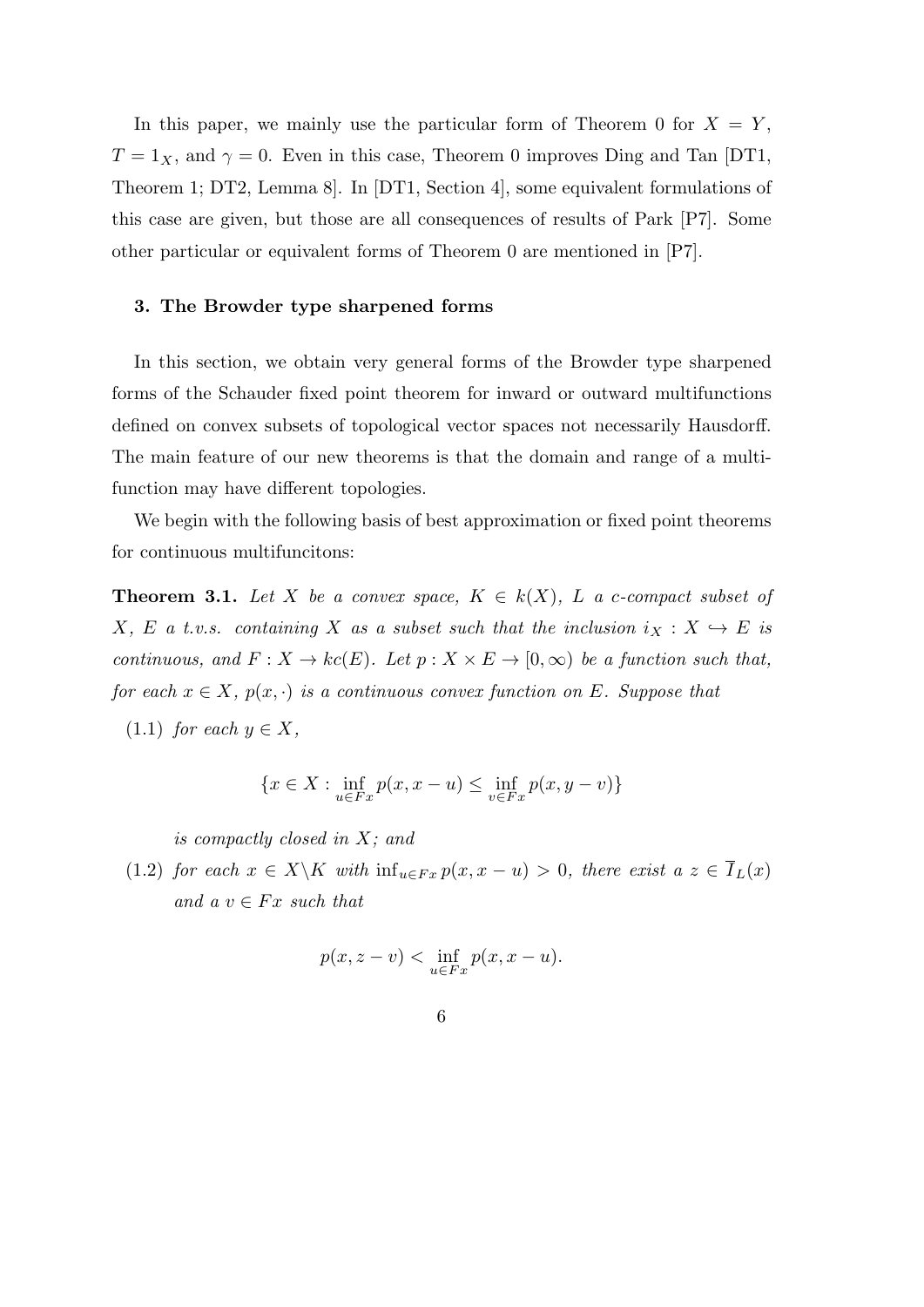#### *Then either*

- (a) *there exist an*  $\hat{x} \in X \backslash K$  *and a*  $\hat{u} \in F\hat{x}$  *such that*  $p(\hat{x}, \hat{x} \hat{u}) = 0$ *; or*
- (b) *there exist an*  $\hat{x} \in K$  *and a*  $\hat{u} \in F\hat{x}$  *such that*

$$
p(\hat{x}, \hat{x} - \hat{u}) \le p(\hat{x}, y - v)
$$

*for all*  $y \in \overline{I}_X(\hat{x})$  *and all*  $v \in F\hat{x}$ *.* 

*Proof.* If  $\inf_{u \in F} x p(x, x - u) = 0$  for some  $x \in X \backslash K$ , then (a) holds since  $p(x, \cdot)$  is continuous and  $Fx \in k(E)$ .

Suppose that  $\inf_{u \in F} x p(x, x - u) > 0$  for all  $x \in X \backslash K$ . Define a function  $\phi: X \times X \to \mathbb{R}$  by

$$
\phi(x, y) = \inf_{u \in F_x} p(x, x - u) - \inf_{v \in F_x} p(x, y - v)
$$

for  $(x, y) \in X \times X$ . We use Theorem 0 with  $X = Y$ ,  $T = 1_X$ ,  $\gamma = 0$ , and interchanging the roles of *x* and *y*.

- (0.1) For each  $y \in X$ ,  $\{x \in X : \phi(x, y) \leq 0\}$  is compactly closed by (1.1).
- (0.2) For each  $N \in \langle X \rangle$  and  $x \in \text{co } N$ ,  $\min\{\phi(x, y) : y \in N\} \leq 0$ .

Suppose, on the contrary, that there exist an  $N = \{y_1, y_2, \ldots, y_n\} \in \langle X \rangle$  and an  $\overline{x} = \sum_{i=1}^{n} r_i y_i \in \text{co } N$  with  $\sum_{i=1}^{n} r_i = 1$  and  $r_i > 0$  for all *i* such that

$$
\phi(\overline{x}, y) = \inf_{u \in F\overline{x}} p(\overline{x}, \overline{x} - u) - \inf_{v \in F\overline{x}} p(\overline{x}, y - v) > 0
$$

for all  $y \in N$ ; that is,

$$
\inf_{u \in F\overline{x}} p(\overline{x}, \overline{x} - u) > \inf_{v \in F\overline{x}} p(\overline{x}, y_i - v)
$$

for all  $i, 1 \leq i \leq n$ . Since  $p(\overline{x}, \cdot)$  is continuous on *E* and  $F\overline{x} \in k(E)$ , for each  $y_i \in N$ , there exists a  $v_i \in F\overline{x}$  such that

$$
\inf_{v \in F\overline{x}} p(\overline{x}, y_i - v) = p(\overline{x}, y_i - v_i).
$$
7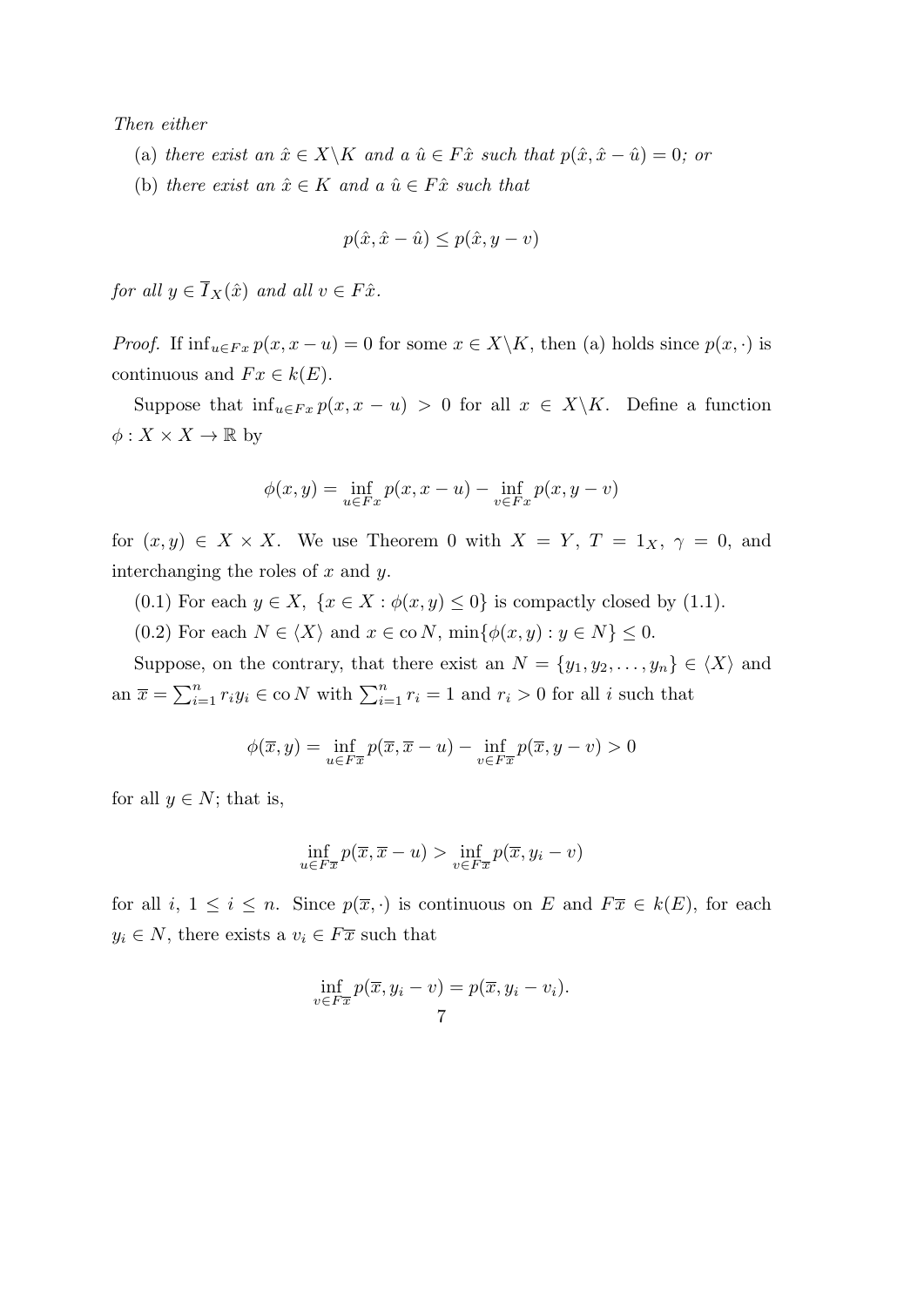Let  $\overline{v} = \sum_{i=1}^{n} r_i v_i \in F\overline{x}$  since  $F\overline{x}$  is convex. Since  $p(x, \cdot)$  is convex,

$$
\inf_{u \in F\overline{x}} p(\overline{x}, \overline{x} - u) \le p(\overline{x}, \overline{x} - \overline{v}) = p(\overline{x}, \sum_{i=1}^{n} r_i (y_i - v_i))
$$
\n
$$
\le \sum_{i=1}^{n} r_i p(\overline{x}, y_i - v_i) = \sum_{i=1}^{n} r_i \inf_{v \in F\overline{x}} p(\overline{x}, y_i - v)
$$
\n
$$
< \left(\sum_{i=1}^{n} r_i\right) \inf_{u \in F\overline{x}} p(\overline{x}, \overline{x} - u) = \inf_{u \in F\overline{x}} p(\overline{x}, \overline{x} - u),
$$

which is a contradiction.

(0.3) Since *L* is *c*-compact, for each  $N \in \langle X \rangle$ , there exists a set  $L_N \in kc(X)$ containing  $L \cup N$ . Therefore, in order to get  $(0.3)$ , it suffices to show that, for each  $x \in X \backslash K$ , there exists a  $y \in [x, L]$  satisfying  $\phi(x, y) > 0$ .

Suppose that there exists an  $\overline{x} \in X \backslash K$  such that  $\phi(\overline{x}, z) \leq 0$  or, equivalently,

$$
\inf_{u \in F\overline{x}} p(\overline{x}, \overline{x} - u) \le \inf_{v \in F\overline{x}} p(\overline{x}, z - v)
$$

for all  $z \in [\overline{x}, L]$ . Since  $p(\overline{x}, \cdot)$  is continuous on *E* and  $F\overline{x} \in k(E)$ , there exists a  $\overline{u} \in F\overline{x}$  such that

$$
\inf_{u \in F\overline{x}} p(\overline{x}, \overline{x} - u) = p(\overline{x}, \overline{x} - \overline{u}).
$$

Therefore,

$$
(*)\qquad \qquad p(\overline{x}, \overline{x} - \overline{u}) \le p(\overline{x}, z - v)
$$

holds for all  $z \in [\overline{x}, L]$  and all  $v \in F\overline{x}$ . Since  $\overline{x} \in X \backslash K$  and  $p(\overline{x}, \overline{x} - \overline{u}) > 0$ , by (1.2), there exist a  $z_1 \in \overline{I}_L(\overline{x})$  and a  $v_1 \in F\overline{x}$  such that

$$
p(\overline{x}, z_1 - v_1) < p(\overline{x}, \overline{x} - \overline{u}).
$$

Therefore,  $z_1 \notin [\overline{x}, L]$ . Since  $p(\overline{x}, \cdot)$  is continuous on *E*, we may assume that  $z_1 \in I_L(\overline{x}) \setminus [\overline{x}, L]$ . Hence,  $z_1 = \overline{x} + \lambda(z - \overline{x})$  for some  $z \in L$  and  $\lambda > 1$  as  $[\overline{x}, L]$  is convex. Note that

$$
z = \frac{1}{\lambda}z_1 + (1 - \frac{1}{\lambda})\overline{x} \in L.
$$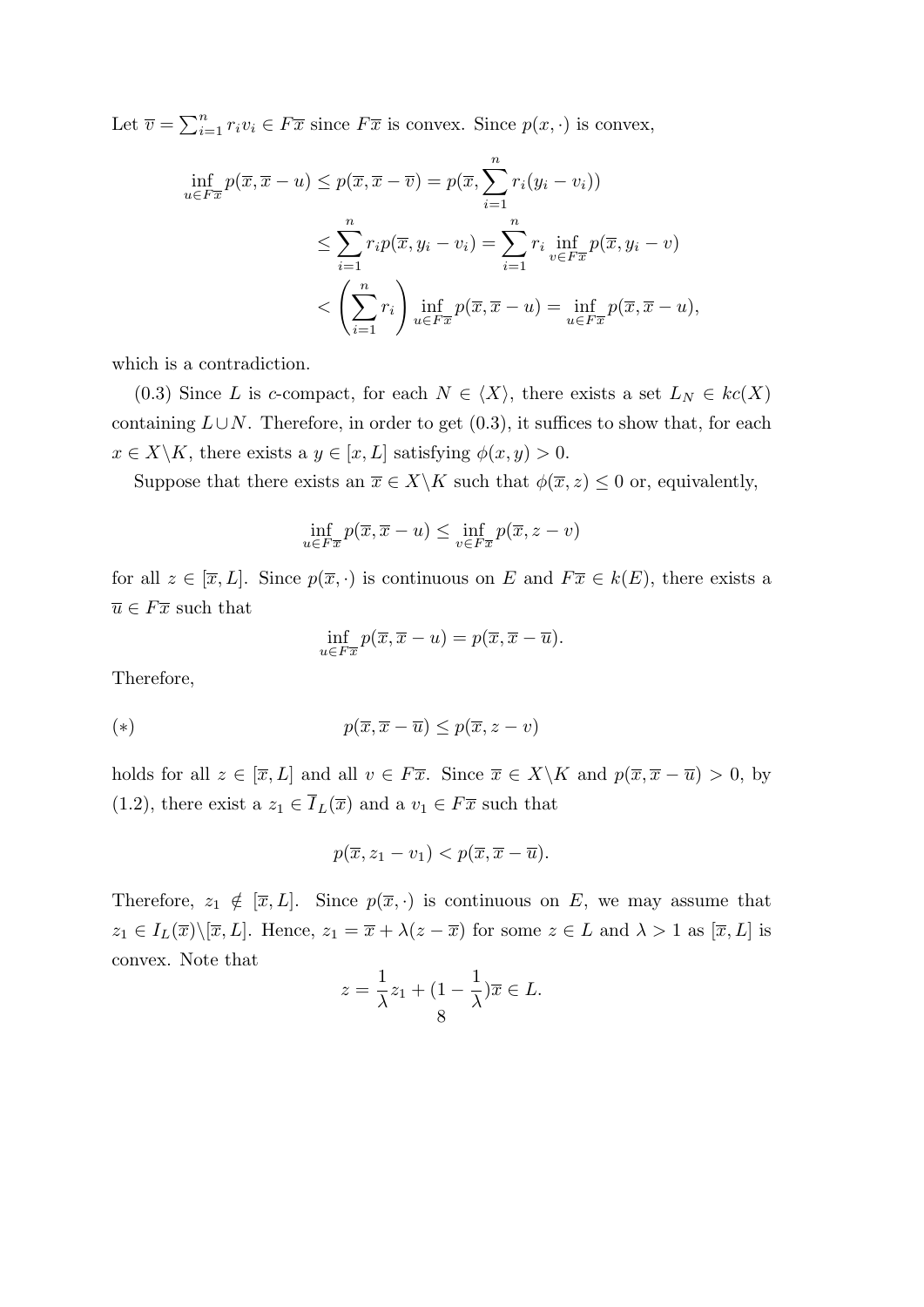Since  $F\overline{x}$  is convex and  $v_1, \overline{u} \in F\overline{x}$ , we have

$$
w = \frac{1}{\lambda}v_1 + (1 - \frac{1}{\lambda})\overline{u} \in F\overline{x}.
$$

Therefore,

$$
p(\overline{x}, z - w) = p(\overline{x}, \frac{1}{\lambda}(z_1 - v_1) + (1 - \frac{1}{\lambda})(\overline{x} - \overline{u}))
$$
  
\n
$$
\leq \frac{1}{\lambda}p(\overline{x}, z_1 - v_1) + (1 - \frac{1}{\lambda})p(\overline{x}, \overline{x} - \overline{u})
$$
  
\n
$$
< \frac{1}{\lambda}p(\overline{x}, \overline{x} - \overline{u}) + (1 - \frac{1}{\lambda})p(\overline{x}, \overline{x} - \overline{u})
$$
  
\n
$$
= p(\overline{x}, \overline{x} - \overline{u}),
$$

which contradicts (*∗*).

Now *ϕ* satisfies all of the requirements of Theorem 0. Therefore, there exists an  $\hat{x} \in K$  such that  $\phi(\hat{x}, y) \leq 0$ ; that is,

$$
\inf_{u \in F\hat{x}} p(\hat{x}, \hat{x} - u) \le p(\hat{x}, y - v)
$$

for all  $y \in X$  and all  $v \in F\hat{x}$ . So, as above, there exists a  $\hat{u} \in F\hat{x}$  such that

$$
p(\hat{x}, \hat{x} - \hat{u}) \le p(\hat{x}, y - v)
$$

for all  $y \in \overline{I}_X(\hat{x})$  and all  $v \in F\hat{x}$ . This completes our proof.

**Remarks.** 1. Instead of *F* and *p*, by consisering  $G: X \to kc(E)$  defined by  $Gx =$ 2*x* − *Fx* for  $x \in X$  and  $q: X \times E \to \mathbb{R}$  defined by  $q(x, y) = p(x, -y)$  for  $(x, y) \in \mathbb{R}$  $X \times E$ , the inward sets in Theorem 3.1 can be replaced by the corresponding outward sets.

2. Note that, in Theorem 3.1, the topology of the convex space *X* can be different from the relative topology with respect to *E*.

From Lemmas 1 and 2, we obtain the following: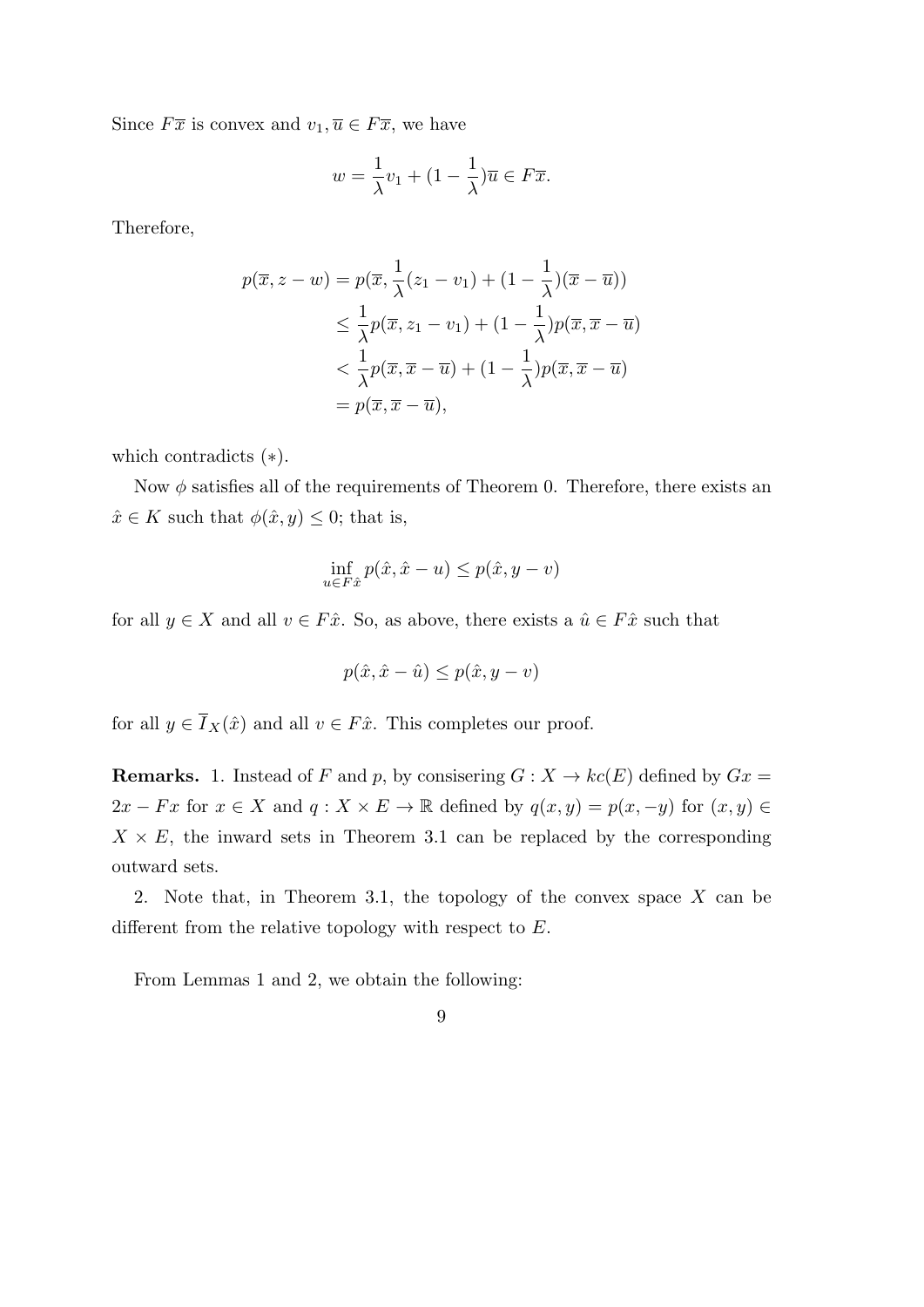**Lemma 3.** *Let X be a convex space, E a t.v.s. containing X as a subset such that the inclusion*  $i_X : X \hookrightarrow E$  *is continuous,*  $p : X \times E \rightarrow [-\infty, \infty)$  *a function continuous on*  $C \times E$  *for each*  $C \in k(X)$ *, and*  $F: X \to 2^E$ *.* 

(i) If F is l.s.c. on  $C \in k(X)$ , then, for each  $y \in X$ ,  $x \mapsto \inf_{v \in F_x} p(x, y - v)$  is *u.s.c. on C.*

(ii) If *F* is u.s.c. on  $C \in k(X)$  and compact-valued, then  $x \mapsto \inf_{u \in F_x} p(x, x-u)$ *is l.s.c. on C.*

(iii) *If F* is continuous on each  $C \in k(X)$  and compact-valued, then

$$
\{x \in X : \inf_{u \in Fx} p(x, x - u) \le \inf_{v \in Fx} p(x, y - v)\}
$$

*is compactly closed in X.*

*Proof.* (i) For each  $y \in X$ , let  $g(x, v) = p(x, y - v)$  for  $(x, v) \in X \times E$ . Then for each  $C \in k(X)$ ,  $g|_{C \times E}$  is u.s.c. and  $F|_{C} : C \to 2^{E}$  is l.s.c. Therefore, by Lemma 2,  $x \mapsto \inf_{v \in F_x} p(x, y - v)$  is u.s.c. on *C*.

(ii) Let  $g(x, u) = p(x, x - u)$  for  $(x, u) \in X \times E$ . Since  $i_X$  is continuous and  $p: C \times E \to \mathbb{R}$  is continuous on each  $C \in k(X)$ ,  $g|_{C \times E}$  is l.s.c. Since  $F|_C : C \to k(E)$  is u.s.c., by Lemma 1,  $x \mapsto \inf_{u \in Fx} p(x, x - u)$  is l.s.c. on *C*.

(iii) From (i) and (ii), for each  $y \in X$ ,

$$
x \mapsto \inf_{u \in Fx} p(x, x - u) - \inf_{v \in Fx} p(x, y - v)
$$

is l.s.c. on each  $C \in k(X)$ .

From Theorem 3.1 and Lemma 3, we have the following:

$$
10\quad
$$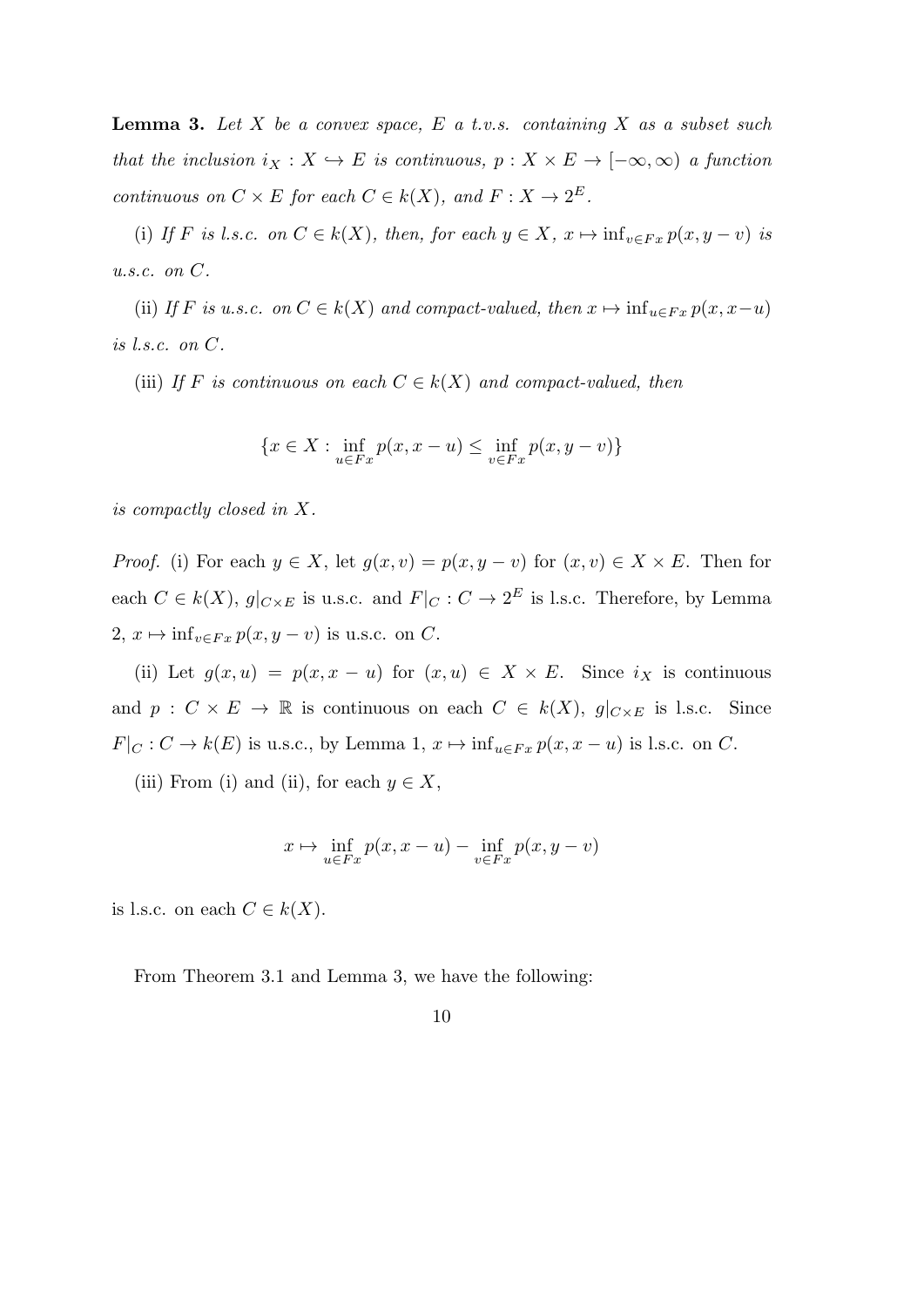**Theorem 3.2.** Let X be a convex space,  $K \in k(X)$ , L a *c*-compact subset of *X*, *E a t.v.s.* containing *X as a subset such that*  $i_X : X \hookrightarrow E$  *is continuous,*  $p: X \times E \to [0, \infty)$ *, and*  $F: X \to kc(E)$  *such that* 

(i) *p is continuous on*  $C \times E$  *and*  $F$  *is continuous on*  $C$  *for each*  $C \in k(X)$ *; and* (ii) *for each*  $x \in X$ ,  $p(x, \cdot)$  *is a convex function on E*. *Suppose that the following holds:*

(2.1) *for each*  $x \in K$  *with*  $\inf_{u \in F} x p(x, x - u) > 0$ *, there exist*  $a z \in \overline{I}_X(x)$  *and*  $a \ v \in Fx \ such \ that$ 

$$
p(x, z - v) < \inf_{u \in F_x} p(x, x - u);
$$

*and*

(2.2) *for each*  $x \in X \backslash K$  *with*  $\inf_{u \in F} x p(x, x - u) > 0$ , there exist  $a z \in \overline{I}_L(x)$  $and \ a \ v \in Fx \ such \ that$ 

$$
p(x, z - v) < \inf_{u \in F_x} p(x, x - u).
$$

*Then there exist an*  $\hat{x} \in X$  *and a*  $\hat{u} \in F\hat{x}$  *such that*  $p(\hat{x}, \hat{x} - \hat{u}) = 0$ *.* 

*Proof.* We use Theorem 3.1. By the continuity of *p* and *F*, (1.1) follows from Lemma 3. Moreover,  $(2.2)$  is the same as  $(1.2)$ . Therefore, the conclusion  $(a)$ or (b) of Theorem 3.1 holds. Note that the  $\hat{x} \in K$  and  $\hat{u} \in F\hat{x}$  also satisfy  $p(\hat{x}, \hat{x} - \hat{u}) = 0$ . Otherwise, the conclusion (b) contradicts (2.1). This completes our proof.

**Remarks.** 1. In case that  $x \notin Fx$  implies  $\inf_{u \in Fx} p(x, x - u) > 0$ , then Theorem 3.2 generalizes Ding and Tan [DT1, Theorem 5] in several ways, which in turn generalizes Tan [T, Corollaries 4.5-4.8], Ko and Tan [KT, Theorem 3.3 and Corollary 3.5], Shih and Tan [ST, Theorem 10], Jiang [J, Theorem 3.3], and Browder [B2, Theroem 1; B1, Proposition 2].

2. As for Theorem 3.1, Theorem 3.2 also holds by replacing the inward sets by the corresponding outward sets. In this case, Theorem 3.2 generalizes Ding and Tan [DT1, Theorem 5<sup>'</sup>], Jiang [J, Corollary 3.4], and Browder [B2, Theorem 2].

3. For a normed vector space *E* with  $p(x,y) = ||y||$  for all  $(x,y) \in X \times E$ , Theorem 3.2 generalizes fixed point theorems due to Ding and Tan [DT1, Corollary 3], Shih and Tan [ST, Corollary 1], and Browder [B2, Corollaries 2 and 2*′* ].

The following is a basis of best approximation or fixed point theorems for u.s.c. maps:

11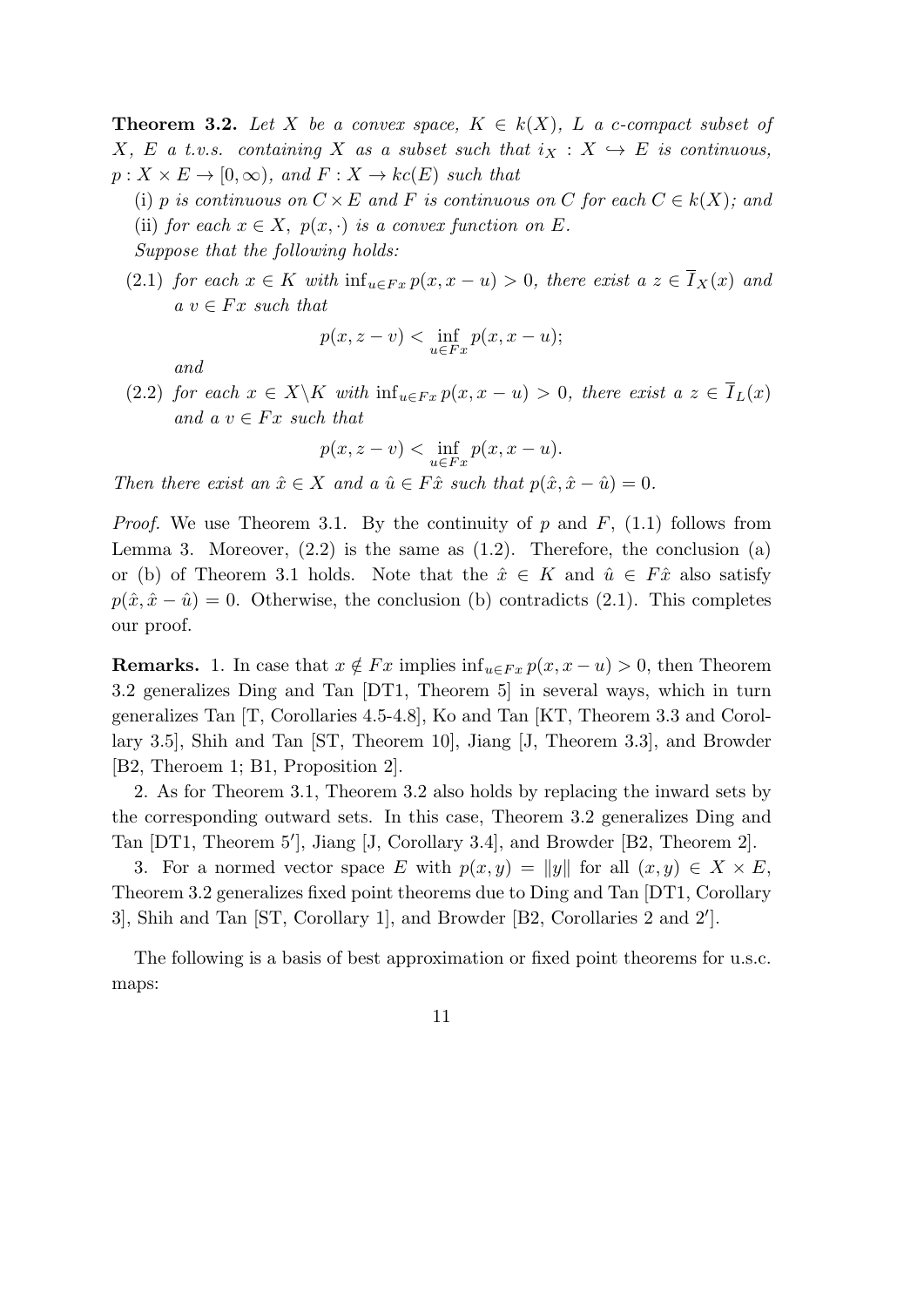**Theorem 3.3.** Let X be a convex space,  $K \in k(X)$ , L a *c*-compact subset of *X*, *E a t.v.s.* containing *X* as a subset such that  $i_X : X \hookrightarrow E$  is continuous,  $p: X \times E \to [0, \infty)$  *a function such that, for each*  $x \in X$ *,*  $p(x, \cdot)$  *is a continuous convex function on E.* Suppose that  $F: X \to k(E)$  *satisfies the following:* 

- (3.1) for each  $y \in X$ ,  $\{x \in X : \inf_{u \in F_x}[p(x, x-u)-p(x, y-u)] \leq 0\}$  is compactly *closed in X;*
- (3.2) for each  $x \in X \backslash K$  with  $\inf_{u \in F_x} p(x, x u) > 0$ , there exists  $a z \in \overline{I}_L(x)$ *such that*

$$
p(x, z - u) < p(x, x - u) \quad \text{for all} \quad u \in Fx.
$$

*Then either*

- (a) *there exist an*  $\hat{x} \in X \backslash K$  *and a*  $\hat{u} \in F\hat{x}$  *such that*  $p(\hat{x}, \hat{x} \hat{u}) = 0$ *; or*
- (b) *there exist an*  $\hat{x} \in K$  *and a*  $\hat{u} \in F\hat{x}$  *such that*

$$
p(\hat{x}, \hat{x} - \hat{u}) \le p(\hat{x}, y - \hat{u}) \quad \text{for all} \quad y \in \overline{I}_X(\hat{x}).
$$

*Proof.* If  $\inf_{u \in F} p(x, x - u) = 0$  for some  $x \in X \backslash K$ , then (a) holds. Suppose that inf<sub>*u*∈*Fx*</sub>  $p(x, x - u) > 0$  for all  $x \in X\backslash K$ . Define a function  $\phi : X \times X \to \mathbb{R}$  by

$$
\phi(x, y) = \inf_{u \in F_x} [p(x, x - u) - p(x, y - u)]
$$

for  $(x, y) \in X \times X$ . We use Theorem 0 with  $X = Y$ ,  $T = 1_X$ ,  $\gamma = 0$ , and interchanging the roles of *x* and *y*.

- (0.1) For ach  $y \in X$ ,  $\{x \in X : \phi(x, y) \leq 0\}$  is compactly closed by (3.1).
- (0.2) For each  $N \in \langle X \rangle$  and  $x \in \text{co } N$ ,  $\min\{\phi(x, y) : y \in N\} \leq 0$ .

Otherwise, there exist an  $N = \{y_1, y_2, \dots, y_n\} \in \langle X \rangle$  and an  $\overline{x} = \sum_{i=1}^n r_i y_i \in$ co *N* with  $\sum_{i=1}^{n} r_i = 1$  and  $r_i > 0$  for all *i* such that  $\min\{\phi(\overline{x}, y) : y \in N\} > 0$ ; that is,

$$
p(\overline{x}, \overline{x} - u) > p(\overline{x}, y - u)
$$
  
12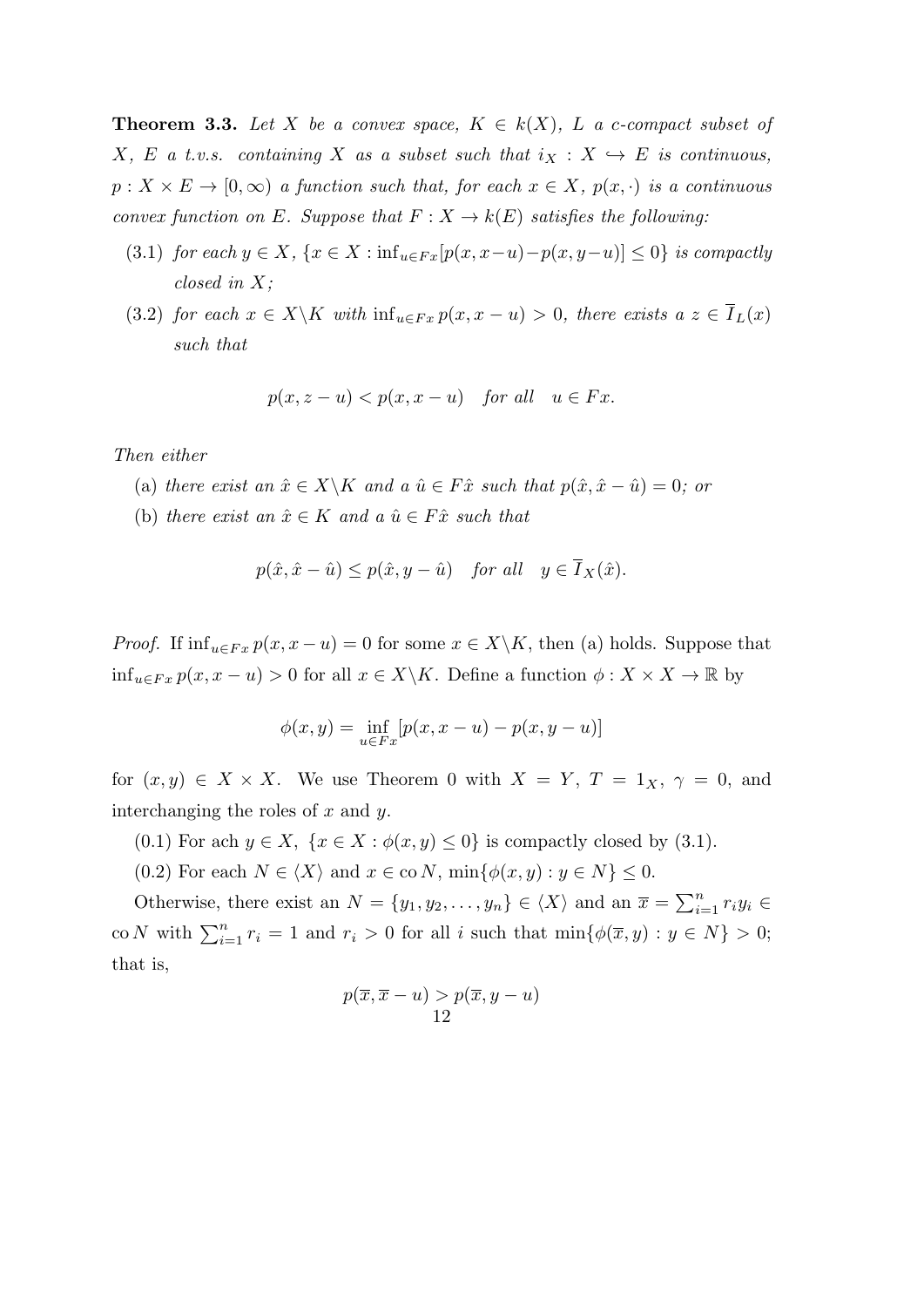for all  $y \in N$  and  $u \in F\overline{x}$ . Since  $p(\overline{x}, \cdot)$  is convex, for each  $u \in F\overline{x}$ , we have

$$
p(\overline{x}, \overline{x} - u) = p(\overline{x}, \sum_{i=1}^{n} r_i y_i - u) = p(\overline{x}, \sum_{i=1}^{n} r_i (y_i - u))
$$
  

$$
\leq \sum_{i=1}^{n} r_i p(\overline{x}, y_i - u) < p(\overline{x}, \overline{x} - u),
$$

which is a contradiction.

(0.3) Since *L* is *c*-compact, for each  $N \in \langle X \rangle$ , there exists an  $L_N \in kc(X)$ containing *N*. Therefore, it suffices to show that, for each  $x \in X \backslash K$ , there exists a  $y \in [x, L]$  satisfying  $\phi(x, y) > 0$ .

Suppose, on the contrary, that there is an  $\overline{x} \in X \backslash K$  such that  $\phi(\overline{x}, y) \leq 0$  or, equivalently

$$
(*)\qquad \qquad p(\overline{x}, \overline{x} - u) \le p(\overline{x}, y - u)
$$

for all  $y \in [\overline{x}, L]$  and all  $u \in F\overline{x}$ . However, since  $\overline{x} \in X \backslash K$  and we have assumed inf<sub>*u*∈*Fx*</sub> *p*( $\overline{x}, \overline{x}$  *− u*) > 0, by (3.2), there exists a  $z_1 \in \overline{I}_L(\overline{x})$  such that

$$
p(\overline{x}, z_1 - u) < p(\overline{x}, \overline{x} - u) \quad \text{for all} \quad u \in F\overline{x}.
$$

Therefore,  $z_1 \in \overline{I}_L(\overline{x}) \setminus [\overline{x}, L]$ . Let us fix  $u = \overline{u} \in F\overline{x}$ . Since  $p(\overline{x}, \cdot)$  is continuous, we may assume that  $z_1 \in I_L(\overline{x}) \setminus [\overline{x}, L]$  and hence  $z_1 = \overline{x} + \lambda(z - \overline{x})$  for some  $z \in L$ and  $\lambda > 1$  as  $[\overline{x}, L]$  is convex. Note that

$$
z = \frac{1}{\lambda}z_1 + (1 - \frac{1}{\lambda})\overline{x} \in L \subset [\overline{x}, L]
$$

and hence,

$$
p(\overline{x}, z - \overline{u}) = p(\overline{x}, \frac{1}{\lambda}(z_1 - \overline{u}) + (1 - \frac{1}{\lambda})(\overline{x} - \overline{u}))
$$
  
\n
$$
\leq \frac{1}{\lambda}p(\overline{x}, z_1 - \overline{u}) + (1 - \frac{1}{\lambda})p(\overline{x}, \overline{x} - \overline{u})
$$
  
\n
$$
< \frac{1}{\lambda}p(\overline{x}, \overline{x} - \overline{u}) + (1 - \frac{1}{\lambda})p(\overline{x}, \overline{x} - \overline{u})
$$
  
\n
$$
= p(\overline{x}, \overline{x} - \overline{u}),
$$
  
\n13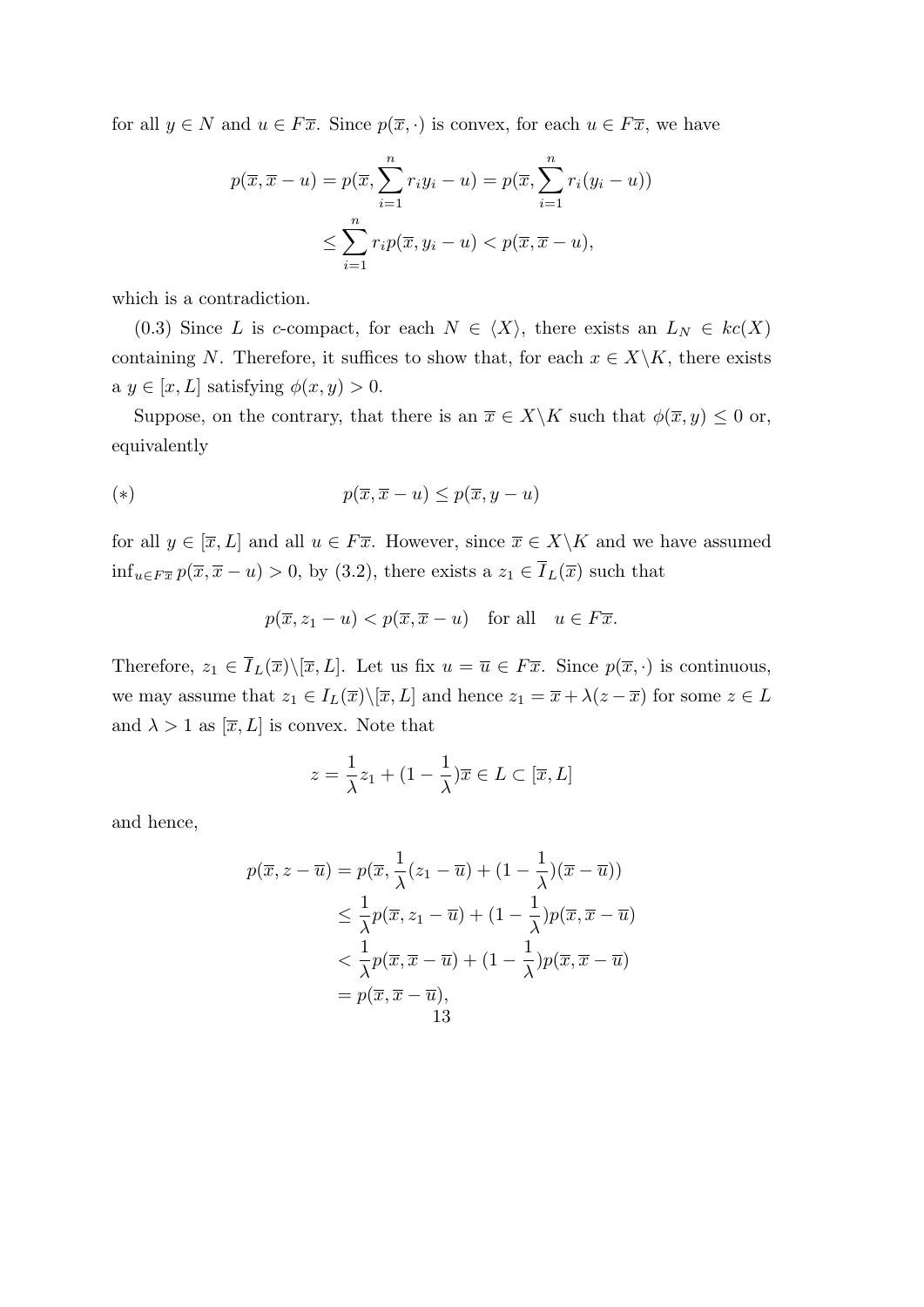which contradicts (*∗*).

Now φ satisfies all of the requirements of Theorem 0. Therefore, there exists an  $\hat{x} \in K$  such that  $\phi(\hat{x}, y) \leq 0$ ; that is,

$$
p(\hat{x}, \hat{x} - u) \le p(\hat{x}, y - u)
$$

for all  $y \in X$  and all  $u \in F\hat{x}$ . Since  $p(\hat{x}, \cdot)$  is continuous and  $F\hat{x}$  is compact, there exists a  $\hat{u} \in F\hat{x}$  such that  $p(\hat{x}, \hat{x} - \hat{u}) = \inf_{u \in F\hat{x}} p(\hat{x}, \hat{x} - u)$ , and hence

$$
p(\hat{x}, \hat{x} - \hat{u}) \le p(\hat{x}, y - \hat{u})
$$

for all  $y \in X$ . Since  $p(\hat{x}, \cdot)$  is convex and continuous, this inequality holds for all  $y \in I_X(\hat{x})$ . This completes our proof.

**Remarks.** 1. As for Theorem 3.1, the inward sets in Theorem 3 can be replaced by the corresponding outward sets without affecting its conclusion.

2. Note that, in Theorem 3.3, the topology of the convex space *X* can be different from the relative topology with respect to *E*.

We also have the following:

**Theorem 3.4.** Let *X* be a convex space,  $K \in k(X)$ , *L* a *c*-compact subset of *X*, *E a t.v.s.* containing *X* as a subset such that  $i_X : X \hookrightarrow E$  is continuous,  $p: X \times E \to [0, \infty)$ *, and*  $F: X \to k(E)$  *such that* 

- (i) *p is continuous on*  $C \times D$  *and*  $F$  *is u.s.c. on*  $C$  *for each*  $C \in k(X)$  *and*  $D \in k(E)$ *;* and
- (ii) *for each*  $x \in X$ *,*  $p(x, \cdot)$  *is a convex function on*  $E$ *.*

*Suppose that the following holds:*

- (4.1) *for each*  $x \in K$  *with*  $\inf_{u \in F} x p(x, x u) > 0$ *, there exists a*  $z \in \overline{I}_X(x)$  *such that*  $p(x, z - u) < p(x, x - u)$  *for all*  $u \in Fx$ *; and*
- (4.2) for each  $x \in X \backslash K$  with  $\inf_{u \in F_x} p(x, x u) > 0$ , there exists  $a z \in \overline{I}_L(x)$ *such that*  $p(x, z - u) < p(x, x - u)$  *for all*  $u \in Fx$ *.*

14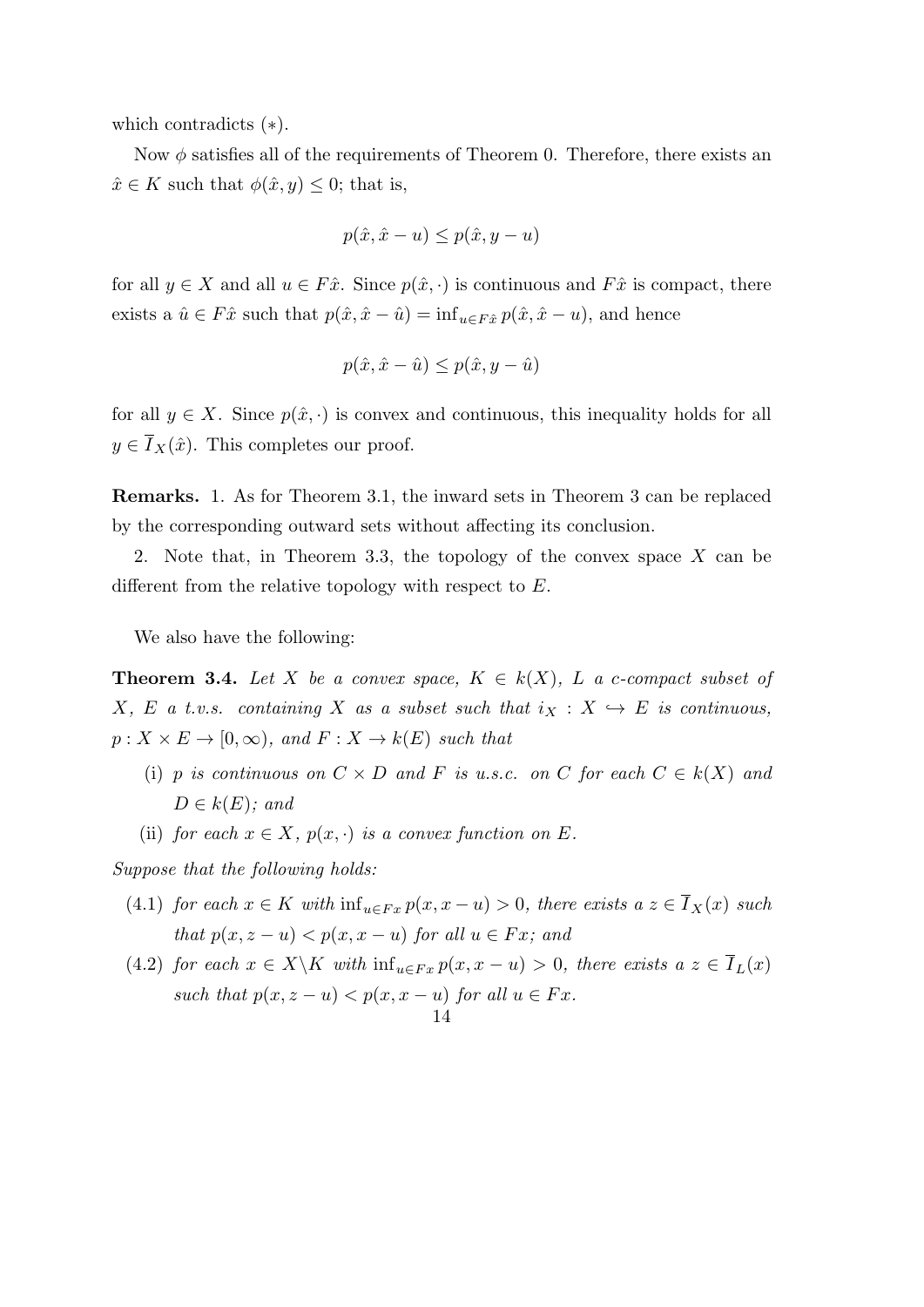*Then there exist an*  $\hat{x} \in X$  *and a*  $\hat{u} \in F\hat{x}$  *such that*  $p(\hat{x}, \hat{x} - \hat{u}) = 0$ .

*Proof.* As in the proof of Theorem 3.3, consider the function  $\phi: X \times X \to \mathbb{R}$  given by

$$
\phi(x, y) = \inf_{u \in F_x} [p(x, x - u) - p(x, y - u)]
$$

for  $(x, y) \in X \times X$ . For each  $C \in k(X)$ , we have  $F(C) \in k(E)$  since  $F: X \to k(E)$ is u.s.c. on *C*. By the continuity of *p*, for each  $y \in X$ , the function  $(x, u) \mapsto$  $p(x, x - u) - p(x, y - u)$  is continuous on  $C \times F(C)$ . Therefore, by Lemma 1, for each  $y \in X$ ,  $x \mapsto \phi(x, y)$  is l.s.c. on each  $C \in k(X)$ . This imples (3.1). Moreover, (4.2) is the same as (3.2). Therefore, we can follow the proof of Theorem 3.3. Note that (4.1) assures that the  $\hat{x} \in K$  in the conclusion (b) of Theorem 3.3 also satisfies the conclusion.

**Remark.** If  $x \notin Fx$  implies  $p(x, x - u) > 0$  for all  $u \in Fx$ , then Theorem 3.4 generalizes Ding and Tan [DT1, Theorem 6] in many ways, which in turn generalizes Shih and Tan [ST, Theorem 10] and Browder [B2, Theorem 1].

## **4. Best approximations and fixed points for continuous multifunctions**

This section deals with very general best approximation or fixed point theorems for continuous multifunctions with compact convex values. Our main result follows from Theorem 3.1 and is applied to obtain fixed point theorems for a t.v.s. on which its topological dual *E<sup>∗</sup>* separates points.

The following is a general best approximation theorem for a continuous multifunction:

15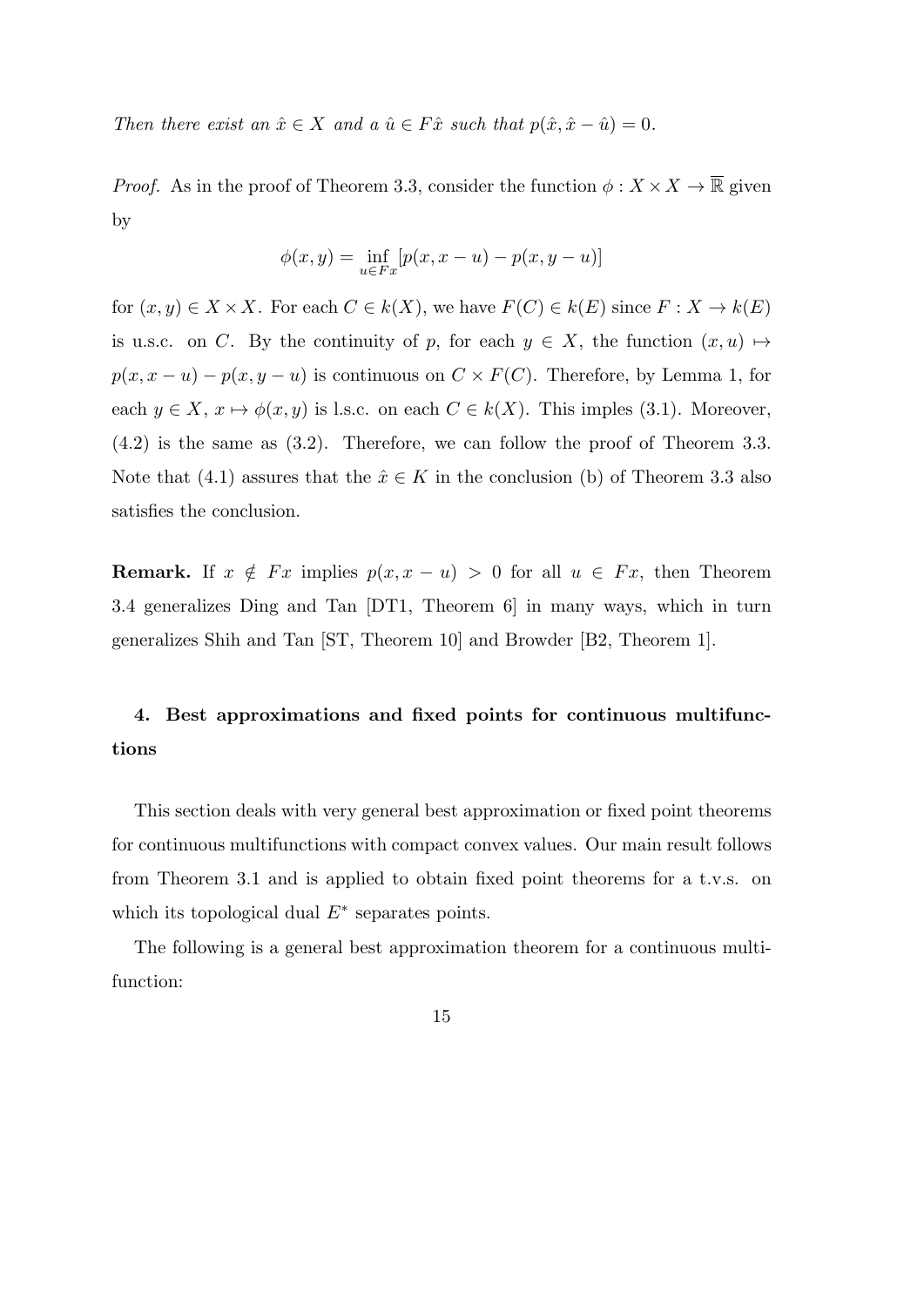**Theorem 4.1.** Let *X* be a convex space,  $K \in k(X)$ , L a c-compact subset of X, *E a t.v.s.* containing *X* as a subset such that  $i_X$  is continuous,  $F: X \to kc(E)$ , *and*  $p: E \to [0, \infty)$  *a continuous convex function. Suppose that* 

- (1.1) *for each*  $y \in X$ ,  $\{x \in X : d_p(x, Fx) \leq d_p(y, Fx)\}$  *is compactly closed in X; and*
- (1.2) *for each*  $x \in X \backslash K$  *satisfying*  $d_p(x, Fx) > 0$ *, we have*  $d_p(\overline{I}_L(x), Fx) <$  $d_p(x, F_x)$ .

*Then either*

- (a) *there exists an*  $\overline{x} \in X \backslash K$  *such that*  $d_p(\overline{x}, F\overline{x}) = 0$ *; or*
- (b) *there exists an*  $\overline{x} \in K$  *and a*  $\overline{u} \in F\overline{x}$  *such that*

$$
p(\overline{x}-\overline{u})=d_p(\overline{I}_X(\overline{x}),F\overline{x}).
$$

Note that, in Theorem 4.1, we use the notations

$$
d_p(x, U) = \inf \{ p(x - y) : y \in U \},
$$
  

$$
d_p(U, V) = \inf \{ p(x - y) : x \in U, y \in V \}
$$

for  $x \in E$  and  $U, V \subset E$ .

*Proof.* Consider  $p(x - y)$  instead of  $p(x, x - y)$  in Theorem 3.1. Then all of the requirements of Theorem 3.1 are satisfied. Therefore, the conclusion follows.

**Remarks.** 1. As in Theorem 3.1, the inward sets in Theorem 4.1 can be replaced by the corresponding outward sets.

2. If we assume  $d_p(x, F_x) > 0$  for each  $x \in X \backslash K$  then case (a) in the conclusion can not occur.

3. If *p* in Theorem 4.1 is a continuous seminorm on *E*, then the  $\overline{x} \in K$  in the conclusion (b) has the additional property:

" $\overline{x}$  ∈ *K* ∩ Bd *X* whenever  $d_p(\overline{x}, F\overline{x}) > 0$ ."

In fact, if  $\overline{x} \in \text{Int } X$ , then  $\overline{x}$  is an internal point and hence  $I_X(\overline{x}) = E$ . So  $d_p(\overline{x}, F\overline{x}) \leq p(\overline{x} - \overline{u}) = d_p(\overline{I}_X(\overline{x}), F\overline{x}) = 0$  since  $F\overline{x} \subset E$ .

4. In (b),  $\overline{u} \in F\overline{x}$  is so chosen that  $p(\overline{x} - \overline{u}) = d_p(\overline{x}, F\overline{x})$ . See the proof of Theorem 3.1.

16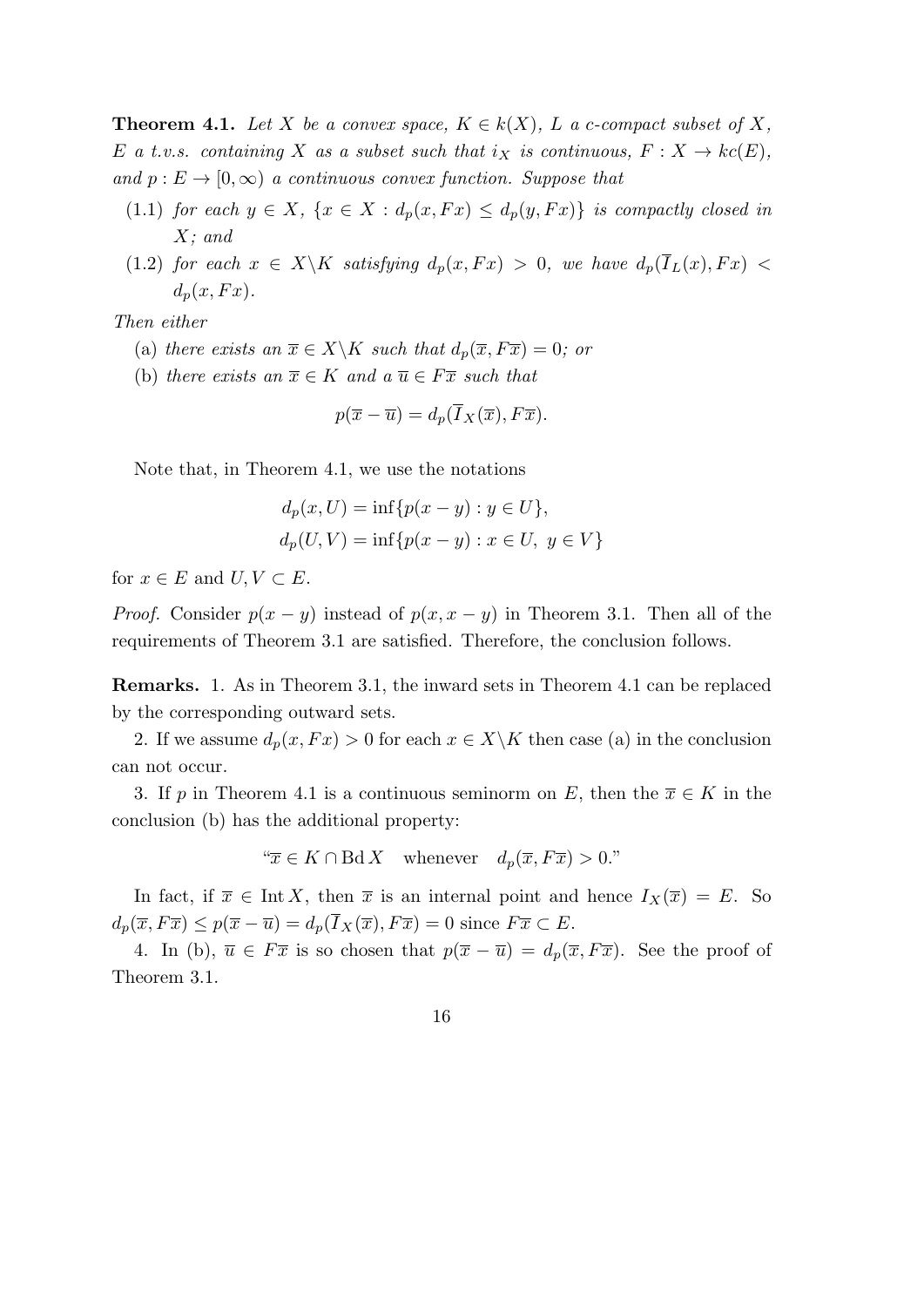**Lemma 4.** *Let X be a convex space, E a t.v.s. containing X as a subset, and*  $p: E \to [-\infty, \infty)$  *a continuous function such that*  $p|_X: X \to [-\infty, \infty)$  *is l.s.c. on*  $\operatorname{each} C \in k(X)$ .

(i) If  $F: X \to 2^E$  is l.s.c. on C, then, for each  $y \in X$ ,  $x \mapsto d_p(y, Fx)$  is u.s.c. *on C.*

(ii) *If*  $F: X \to k(E)$  *is u.s.c. on C, then*  $x \mapsto d_p(x, Fx)$  *is l.s.c. on C.* 

(iii) *If*  $F: X \to k(E)$  *is continuous on C, then, for each*  $y \in X$ *,* 

$$
\{x \in X : d_p(x, Fx) \le d_p(y, Fx)\}
$$

*is compactly closed.*

*Proof.* (i) For each  $y \in X$ , put  $g(x, u) = p(y - u)$  for  $(x, u) \in X \times E$ . Then  $g|_{C \times E}$ is u.s.c. and  $F|_C$  is l.s.c. Now apply Lemma 2.

(ii) Let  $g(x, u) = p(x - u)$  for  $(x, u) \in X \times E$ . Since  $p|_X$  is l.s.c. on *C* and *p* is continuous on *E*,  $g|_{C \times E}$  is l.s.c. Since  $F|_{C} : C \to k(E)$  is u.s.c., we can apply Lemma 1.

(iii) For each  $y \in X$ ,  $x \mapsto d_p(x, Fx) - d_p(y, Fx)$  is l.s.c. on *C*.

From Theorem 4.1 and Lemma 4, we have the following generalized best approximation theorem:

**Theorem 4.2.** Let  $X, K, L, E$  and  $F$  be the same as in Theorme 4.1, and  $p$ :  $E \rightarrow [0, \infty)$  *a continuous convex function. Suppose that* 

(2.1)  $F: X \to kc(E)$  *is continuous on each*  $C \in k(X)$ *; and*  $(2.2)$  *for each*  $x \in X \backslash K$ ,

$$
d_p(\overline{I}_L(x), Fx) < d_p(x, Fx).
$$

*Then there exists a*  $u \in K$  *such that* 

$$
d_p(u, Fu) = d_p(\overline{I}_X(u), Fu).
$$

*Proof.* We use Theorem 4.1. By Lemma 4,  $(2.1)$  implies  $(1.1)$ . Note that  $(2.2)$  is a particular case of (1.2). Therefore, (a) or (b) of Theorem 4.1 holds. However,  $d_p(x, F_x) > 0$  for all  $x \in X \backslash K$  by (2.2) and hence (a) can not occur. Now (b) yields our conclusion.

17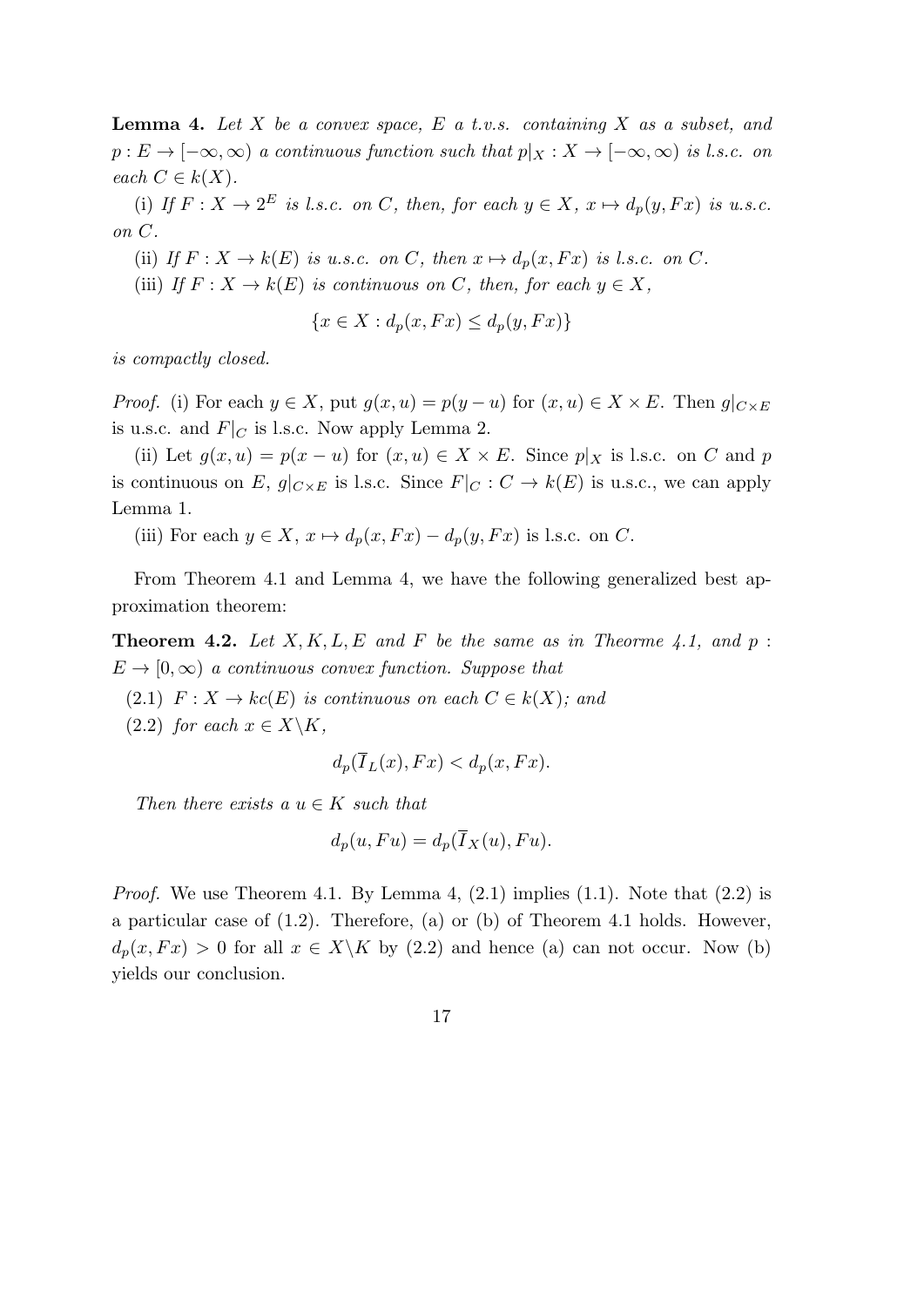**Remarks.** 1. The topologies of *X* and *E* are related by the requirement that *i<sup>X</sup>* be continuous. If  $p$  is a continuous seminorm on  $E$ , then  $X$  may have a topology finer than the relative one w.r.t.  $E$ . If  $p$  is a weakly continuous seminorm on *E*, then *X* may have a topology finer than the relative one and *E* may have any topology finer than the weak one.

2. As in Theorem 4.1, if *p* is a continuous seminorm on *E*, then  $u \in K \cap \text{Bd } X$ whenever  $d_p(u, Fu) > 0$ .

3. Recently, Ding and Tan [DT2, Theorem 1] obtained a particular form of Theorem 4.2 for a t.v.s. *E* on which *E<sup>∗</sup>* separates points and a convex subset *X* of *E* having the relative weak topology. Actually they used the weak topology on *E*.

4. Moreover, Theorem 4.2 extends [DT3, Theorem 5] in many aspects. There, *X* has the relative topology of *E*, *E<sup>∗</sup>* separates points of *E*, *L* is a nonempty compact convex subset of  $X$ ,  $p$  is a continuous seminorm on  $E$ , and  $F$  satisfies more stronger condition than  $(2.2)$ . Similarly, for  $X = L = K$ , Theorem 4.2 extends [DT3, Theorem 7].

5. A number of authors obtained particular forms of Theorem 4.2 under the additional assumption that *E* is locally convex. See Fan [F2], Kapoor [K], Sehgal and Singh [SS, Theorem 1], Sehgal, Singh, and Smithson [SSS, Theorem], and Sehgal, Singh, and Whitfield [SSW, Theorem 4].

From Theorem 4.2 we obtain the following fixed point theorem for continuous multifunctions with compact convex values.

**Theorem 4.3.** Let *X* be a convex space,  $K \in k(X)$ , *L* a *c*-compact subset of *X*, *E a t.v.s. containing X as a subset such that i<sup>X</sup> is continuous and E<sup>∗</sup> separates points of*  $E$ *, and*  $F: X \to kc(E)$  *continuous on each*  $C \in k(X)$ *. Suppose that for each*  $p \in S(E, w)$  *we have the following:* 

(3.1) *for each*  $x \in X \backslash K$ *, we have* 

$$
d_p(\overline{I}_L(x), Fx) < d_p(x, Fx).
$$

18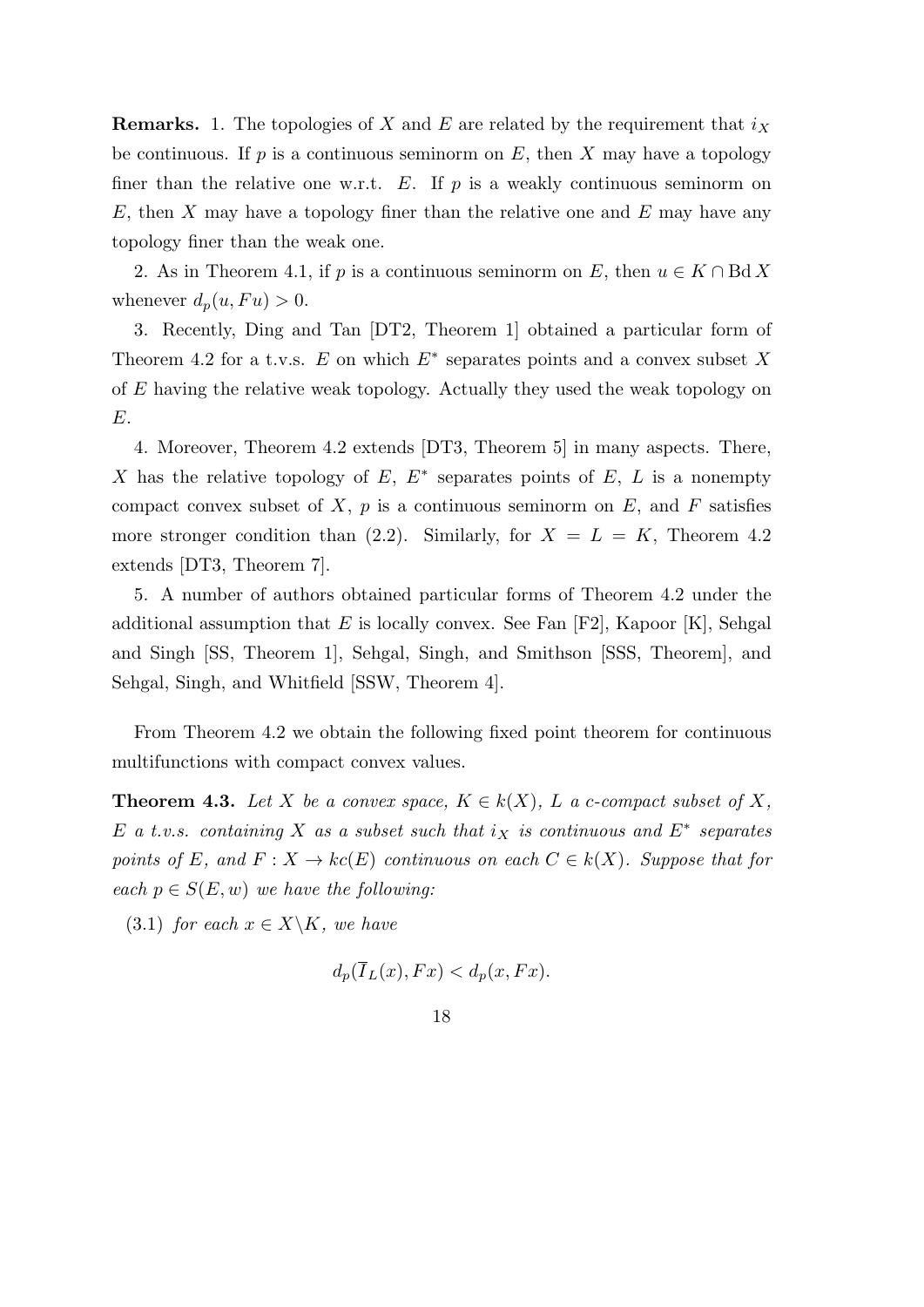*Then either*

- (a) *F has a fixed point in K; or*
- (b) *there exist a*  $p \in S(E, w)$  *and an*  $x \in K \cap B\{dX\}$  *such that*

$$
0 < d_p(x, Fx) = d_p(\overline{I}_X(x), Fx).
$$

*Proof.* Suppose that *F* has no fixed point in *K*. Then for any  $x \in K$ , there exists an  $h \in E^*$  separating *x* and  $Fx \in kc(E)$ ; that is,  $\text{Re } h(x) > \sup \text{Re } h(Fx)$ . Hence, there is a  $p_x \in S(E, w)$  with  $p_x(y) = |\text{Re } h(y)|$  for  $y \in E$  such that  $d_{p_x}(x, F_x) > 2\delta_x$ for some  $\delta_x > 0$ . Since *F* is u.s.c. and  $p_x$  is continuous on *K*, there exists an open neighborhood  $U_x$  of *x* in *K* such that  $p_x(z - v) > \delta_x$  for all  $z \in U_x$  and  $v \in Fz$ . Since  ${U_x}_{x \in K}$  covers  $K \in k(X)$ , there exists a finite subset *N* of *K* such that  $\{U_x\}_{x\in N}$  covers K. Let  $p = \max\{p_x : x \in N\}$  and  $\delta = \min\{\delta_x : x \in N\} > 0$ . Then  $p \in S(E, w)$  and  $d_p(x, F_x) > \delta$  for all  $x \in K$ . For this  $p \in S(E, w)$ , there exists a  $u \in K$  such that  $d_p(u, Fu) = d_p(\overline{I}_X(u), Fu)$  by Theorem 4.2. Since  $u \in K$ , we have  $d_p(u, Fu) > 0$  and hence  $u \in K \cap \text{Bd } X$ . This completes our proof.

**Remarks.** 1. As before, the inward sets in Theorem 4.3 can be replaced by the corresponding outward sets, and *X* has any topology finer than the relative one and *E* has any topology finer than the weak one. This remark also works for Theorems 4.4-4.5.

2. Ding and Tan [DT2, Theorem 2 and Corollary 1] obtained particular forms of Theorem 4.3 for a convex subset *X* of *E* having the relative weak topology. Moreover, if *X* has the relative topology, *p* is a continuous seminorm, and *F* satisfies a stronger condition than (3.1), then Theorem 4.3 reduces to [DT3, Theorem 6].

3. Some other particular forms of Theorem 4.3 were due to Fan [F2], Reich [R1, Lemma 1.6], [R3, Theorem 1], Sehgal and Singh [SS, Corollary 2], and Park [P1, Theorem 3].

The following is a simple consequence of Theorem 4.3:

19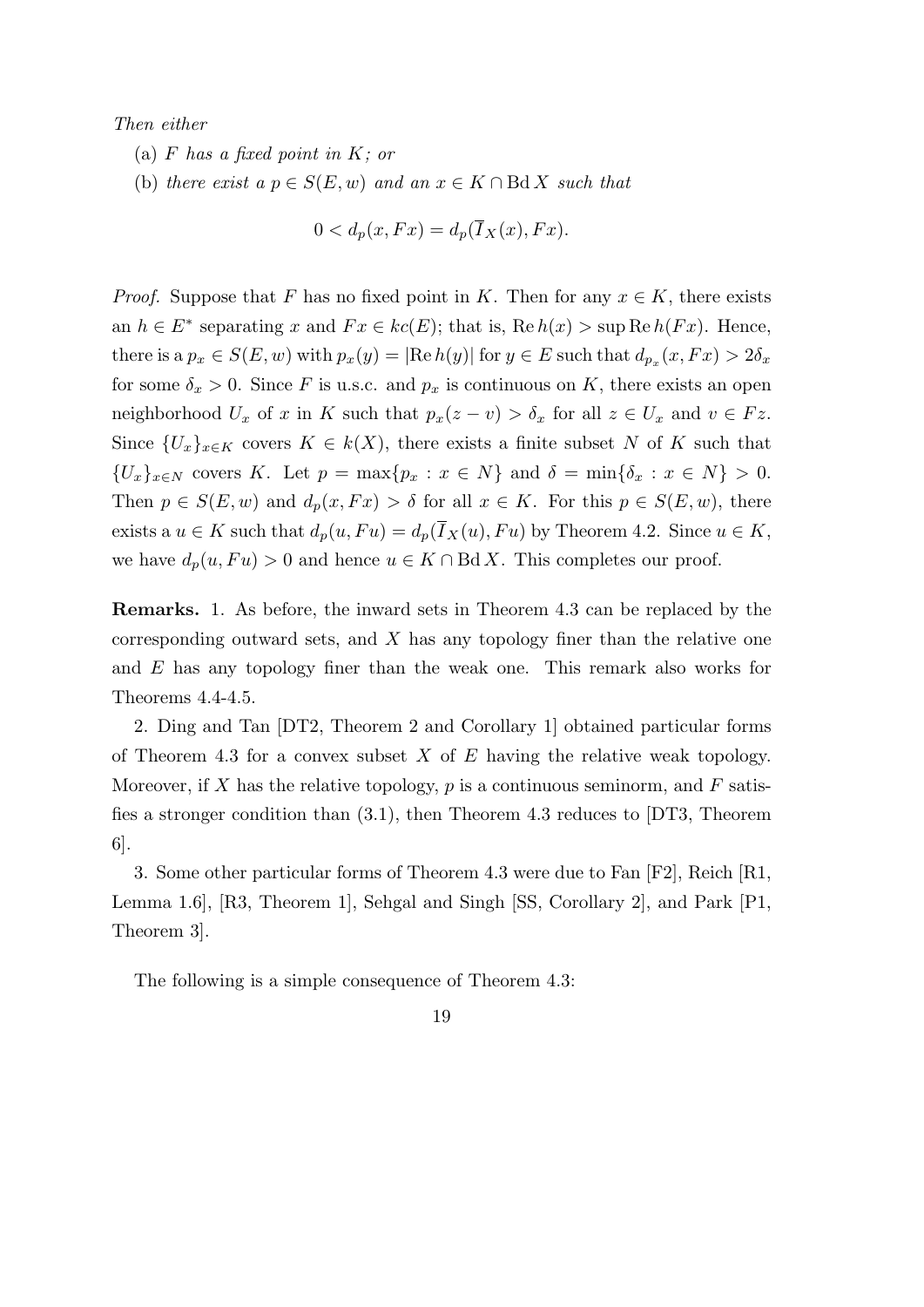**Theorem 4.4.** *Let X, K, L, E, and F be the same as in Theorem 4.3. Suppose that for each*  $p \in S(E, w)$  *we have the following:* 

- (4.1) *for each*  $x \in K \cap \text{Bd } X$ *, we have*  $d_p(Fx, \overline{I}_X(x)) = 0$ *; and*
- (4.2) *for each*  $x \in X \backslash K$ *, we have*  $d_p(Fx, \overline{I}_L(x)) < d_p(x, Fx)$ *.*

*Then F has a fixed point in K.*

*Proof.* Note that (4.1) implies the negation of (b) of Theorem 4.3, and (4.2)  $\implies$ (3.1). Therefore, the conclusion follows from Theorem 4.3.

**Remark.** Particular forms of Theorem 4.4 were due to Fan [F2, Corollary 6], Sehgal, Singh, and Whitfield [SSW, Corollary 6], Sehgal and Singh [SS, Corollary 2], Roux and Singh [RS, Theorems 5 and 6],and Ding and Tan [DT3, Theorem 8].

#### **5. Best approximations and fixed points for u.s.c. multifunctions**

In this section, we obtain general best approximation and fixed point theorems for u.s.c. maps with compact values. Our main result follows from Theorem 3.3 and is applied to obtain fixed point theorems.

The following is a basis of best approximation and fixed point theorems for compact-valued u.s.c. multifunction:

**Theorem 5.1.** *Let*  $X$  *be a convex space,*  $K \in k(X)$ *,*  $L$  *a c-compact subset of*  $X$ *, E a t.v.s.* containing *X* as a subset such that  $i_X$  is continuous,  $F: X \to k(E)$ ,  $p: E \to [0, \infty)$  *a continuous convex function. Suppose that* 

- (1.1) for each  $y \in X$ ,  $\{x \in X : inf_{u \in F_x}[p(x-u)-p(y-u)] \leq 0\}$  is compactly *closed in X; and*
- (1.2) *for each*  $x \in X \backslash K$  *satisfying*  $d_p(x, Fx) > 0$ *, there exists*  $a \ z \in \overline{I}_L(x)$  *such that*

$$
p(z - u) < p(x - u) \quad \text{for all} \quad u \in Fx.
$$

*Then either*

- (a) *there exist an*  $\overline{x} \in X \backslash K$  *and a*  $\overline{u} \in F\overline{x}$  *such that*  $p(\overline{x} \overline{u}) = 0$ *; or*
- (b) *there exist an*  $\overline{x} \in K$  *and a*  $\overline{u} \in F\overline{x}$  *such that*

$$
p(\overline{x}-\overline{u})=d_p(\overline{I}_X(\overline{x}),\overline{u}).
$$

20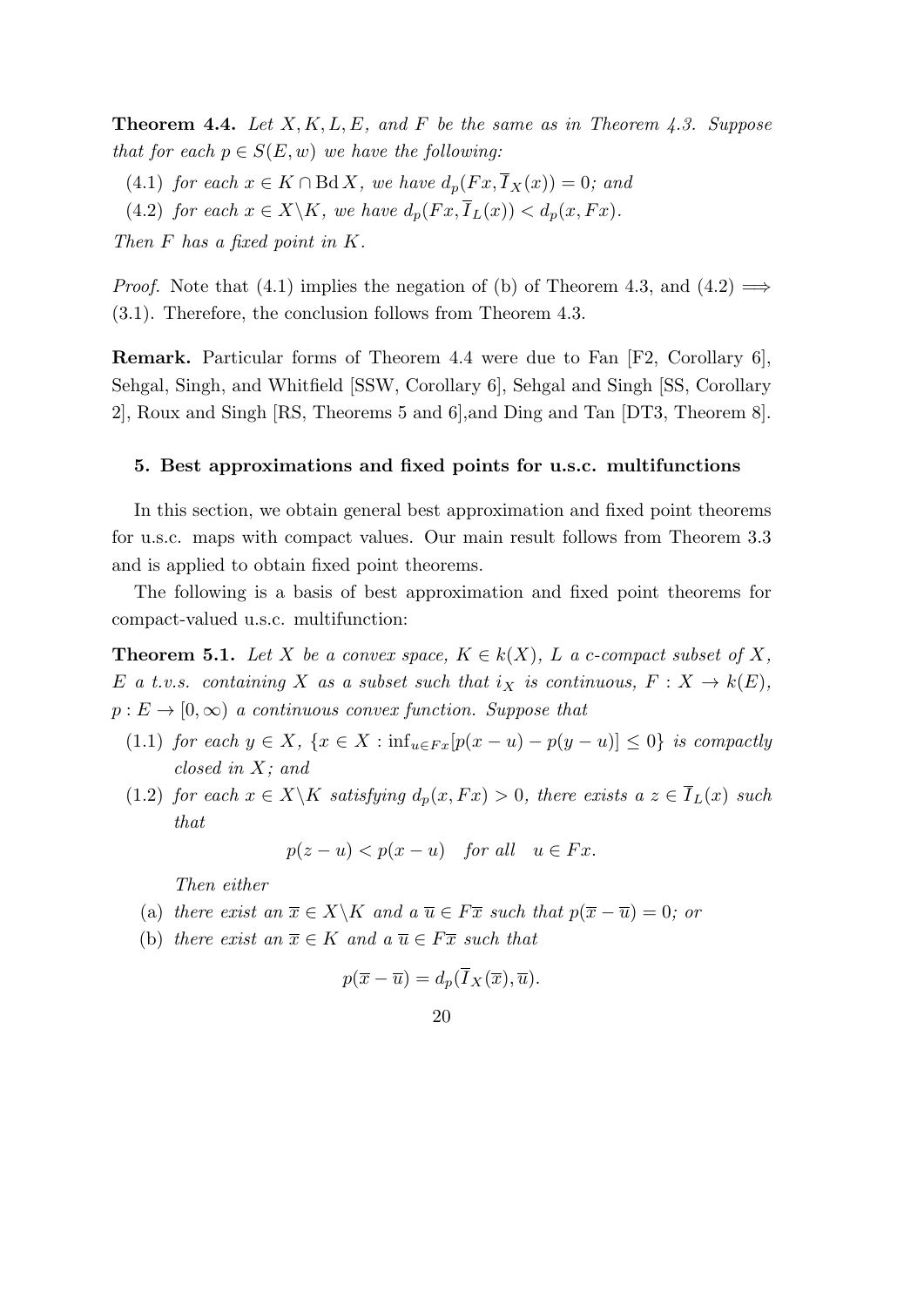Note that in Theorem 5.1, we use the notation

$$
d_p(U, y) = \inf\{p(x - y) : x \in U\}
$$

for  $U \subset E$  and  $y \in E$ .

*Proof.* Consider  $p(x - y)$  instead of  $p(x, x - y)$  in Theorem 3.3. Then all of the requirements of Theorem 3.3 are satisfied. Therefore, the conclusion follows.

**Remarks.** 1. As usual, the inward sets in Theorem 5.1 can be replaced by the corresponding outward sets.

2. In (b),  $\overline{u} \in F\overline{x}$  is so chosen that  $p(\overline{x} - \overline{u}) = d_p(\overline{x}, F\overline{x})$ . See the proof of Theorem 3.3.

3. If *p* in Theorem 5.1 is a continuous seminorm on *E*, then the  $\overline{x} \in K$  in the conclusion (b) has the additional property:

"
$$
\overline{x} \in K \cap \text{Bd } X
$$
 whenever  $d_p(\overline{x}, F\overline{x}) > 0.$ "

From Theorem 5.1, we have the following generalized best approximation theorem:

**Theorem 5.2.** Let  $X, K, L, E$ , and  $F$  be the same as in Theorem 5.1, and  $p$ :  $E \rightarrow [0, \infty)$  *a continuous convex function. Suppose that* 

 $P: X \to k(E)$  *is u.s.c. on each*  $C \in k(X)$ ;

(2.2) *for each*  $x \in X \backslash K$  *with*  $d_p(x, Fx) > 0$ *, there exists*  $a \ z \in \overline{I}_L(x)$  *such that* 

$$
p(z - u) < p(x - u) \quad \text{for all} \quad u \in Fx.
$$

*Then there exist an*  $\overline{x} \in X$  *and a*  $\overline{u} \in F\overline{x}$  *such that* 

$$
p(\overline{x}-\overline{u})=d_p(\overline{I}_X(\overline{x}),\overline{u}).
$$

*Proof.* For each  $y \in E$ , define  $g(x, u) = p(x - u) - p(y - u)$  for  $(x, u) \in X \times E$ . Since  $i_X$  is continuous on *X* and *p* is continuous on *E*,  $g|_{C \times E}$  is continuous for each  $C \in k(X)$ . Since  $F|_{C}: C \to k(E)$  is u.s.c., by Lemma 1,

$$
x \mapsto \inf_{u \in Fx} [p(x - u) - p(y - u)]
$$

is l.s.c. on each  $C \in k(X)$ . Therefore, (1.1) of Theorem 5.1 holds. Moreover, (2.2) is the same as (1.2). Hence, we have (a) or (b) of Theorem 5.1. Therefore, we have the conclusion.

21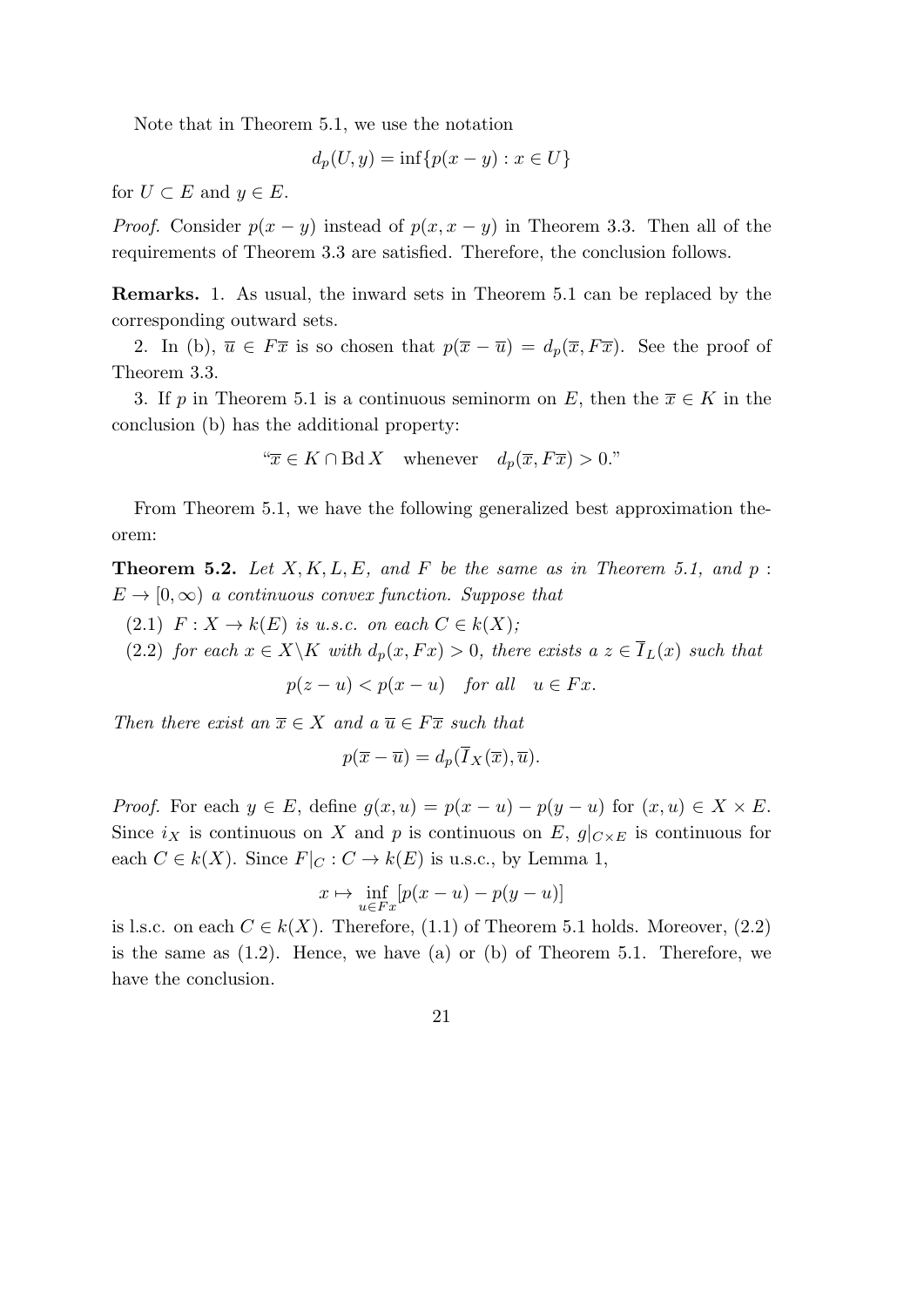**Remarks.** 1. The topologies of *X* and *E* are related as in Remark 1 of Theorem 4.2.

2. As in Theorem 5.1, if *p* is a continuous seminorm on *E*, then  $\overline{x} \in K \cap B \d X$ whenever  $d_p(\overline{x}, F\overline{x}) > 0$ .

3. Particular forms of Theorem 5.2 were due to Sehgal and Singh [SS, Theorem 1], Sehgal, Singh, and Smithson [SSS, Theorem], and Sehgal, Singh, and Whitfield [SSW, Theorem 4].

From Theorem 5.2 we obtain the following fixed point theorem for u.s.c. multifunction with compact convex values:

**Theorem 5.3.** Let *X* be a convex space,  $K \in k(X)$ , *L* a *c*-compact subset of *X*, *E a t.v.s. containing X as a subset such that E<sup>∗</sup> separates points of E such that*  $i_X$  *is continuous, and*  $F: X \to kc(E)$  *u.s.c. on each*  $C \in k(X)$ *. Suppose that for each*  $p \in S(E, w)$  *condition (2.2) holds. Then either* 

- (a) *F has a fixed point in K; or*
- (b) *there exist a*  $p \in S(E, w)$ *, an*  $\overline{x} \in K \cap B \cdot dX$ *, and a*  $\overline{u} \in F \overline{x}$  *such that*

$$
0 < p(\overline{x} - \overline{u}) = d_p(\overline{I}_X(\overline{x}), \overline{u}).
$$

*Proof.* Suppose that *F* has no fixed point in *K*. Then, as in the proof of Theorem 4.3, there exists a  $p \in S(E, w)$  such that  $d_p(x, Fx) > 0$  for all  $x \in K$ . For this  $p \in S(E, w)$ , there exists an  $\overline{x} \in X$  and a  $\overline{u} \in F\overline{x}$  such that  $p(\overline{x} - \overline{u}) = d_p(\overline{I}_X(\overline{x}), \overline{u})$ by Theorem 5.2. By (2.2), we should have  $\bar{x} \in K$  and hence  $p(\bar{x} - \bar{u}) > 0$ . Therefore,  $\overline{x} \in K \cap B \, \mathrm{d} X$ . This completes our proof.

22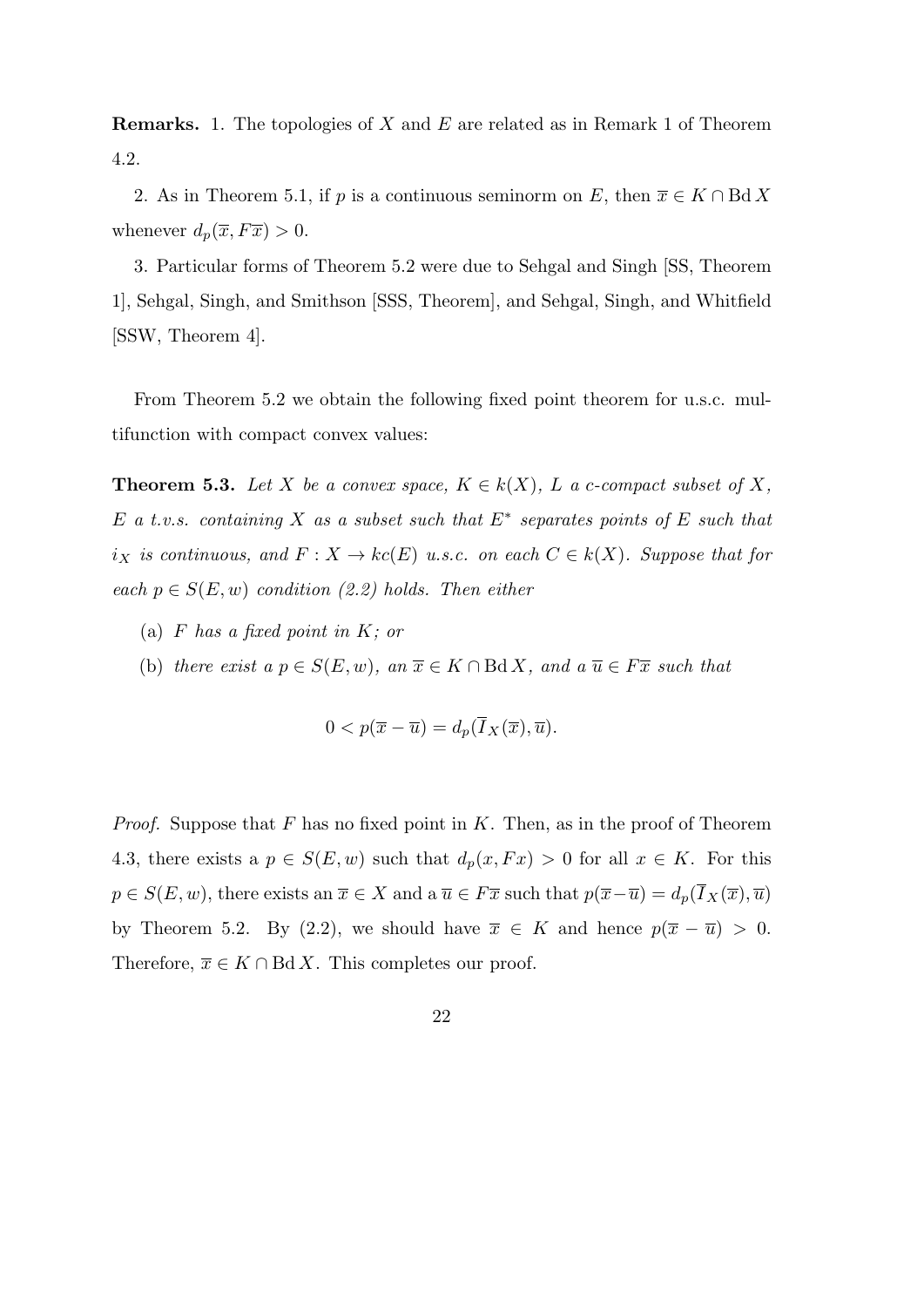**Remarks.** 1. As usual, in Theorems 5.1-5.3, the inward sets can be replaced by the corresponding outward sets, and *X* may have a topology finer than the relative one and *E* may have a topology finer than the weak one.

2. Particular forms of Theorem 5.3 were due to Fan [F2, Theorme 1], Browder [B2, Corollaries 1 and 1*′* ], Reich [R2, Theorem 3.1], Sehgal and Singh [SS, Corollary 1], Ha [H, Theorem 3], Park [P2, Theorem 3], and Ding and Tan [DT2, Theorem 4].

Considering the negation of (b), we obtain the following equivalent form of Theorem 5.3:

**Theorem 5.4.** *Under the hypothesis of Theorem 5.3, further assume that*

(4.1) *for each*  $p \in S(E, w)$ *, each*  $x \in K \cap B\{dX \text{ with } d_p(x, Fx) > 0$ *, and each*  $u \in Fx$ *, we have* 

$$
d_p(\overline{I}_X(x),u)< p(x-u).
$$

*Then F has a fixed point in K.*

**Remark.** Particular forms of Theorem 5.4 for  $X = K$  and a locally convex Hausdorff topological vector space *E* were due to Reich [R3, Theorem 2] and Ding and Tan [DT2, Theorem 5].

**Theorem 5.5.** *Under the hypothesis of Theorem 5.3, further assume that*

(5.1) *for each*  $p \in S(E, w)$ *, each*  $x \in \text{Bd } X \backslash F x$ *, and each*  $u \in F x$ *, there exists a number λ (real or complex, depending on whether the vector space E is real or complex) such that*

$$
|\lambda| < 1 \quad \text{and} \quad \lambda x + (1 - \lambda)u \in \overline{I}_X(x).
$$

$$
23\quad
$$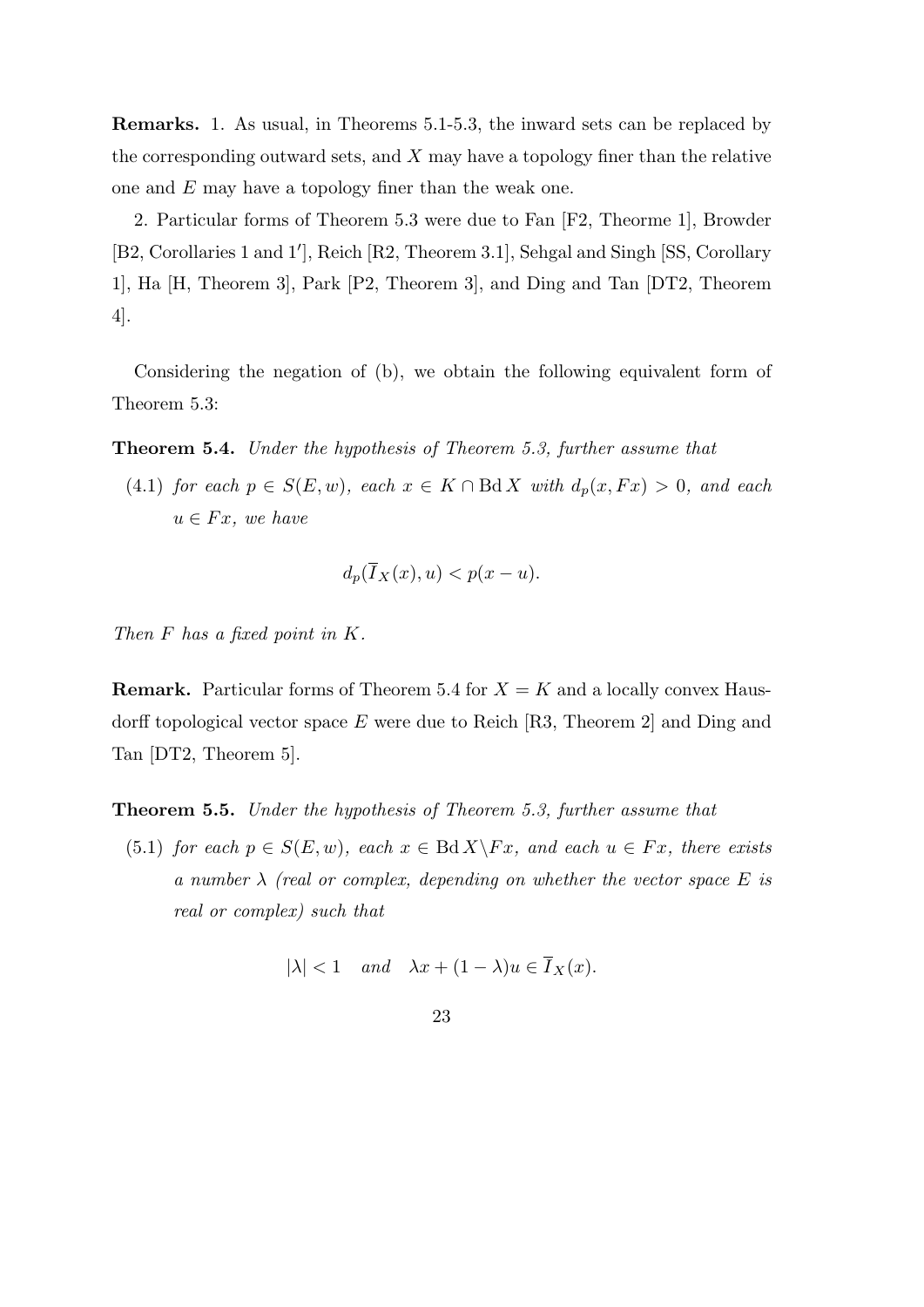*Proof.* We use Theorem 5.4. We show  $(5.1) \implies (4.1)$ . For each  $p \in S(E, w)$ , each  $x \in \text{Bd } X \backslash Fx$  with  $d_p(x, Fx) > 0$ , and each  $u \in Fx$ , put  $y = \lambda x + (1 - \lambda)u \in \overline{I}_X(x)$ . Then

$$
d_p(\overline{I}_X(x),u) \le p(y-u) = p(\lambda x - \lambda u) = |\lambda|p(x-u) < p(x-u)
$$

since  $|\lambda| < 1$  and  $p(x - u) > 0$ . Therefore, we have the conclusion.

**Remark.** For a locally convex Hausdorff topological spaces, particular forms of Theorem 5.5 were due to Fan [F2, Theorem 3], Reich [R2, Theorem 3.1], [R3, Theorem 2], Sehgal and Singh [SS, Corollary 2], Ha [H, Theorem 4], Park [P2, Theorem 4], and Ding and Tan [DT2, Theorem 6].

#### **REFERENCES**

- [A] J.-P. Aubin, *Mathematical Methods of Game and Economic Theory*, Rev. Ed., North-Holland, Amsterdam/New York/Oxford, 1982.
- [Be] J.C. Bellenger, *Existence of maximizable quasiconcave functions on paracompact convex spaces*, J. Math. Anal. Appl. **123** (1987), 333–338.
- [B1] F.E. Browder, *The fixed point theory of multi-valued mappings in topological vector spaces*, Math. Ann. **177** (1968), 283–301.
- [B2] , *On a sharpened form of the Schauder fixed point theorem*, Proc. Nat. Acad. Sci. U.S.A. **74** (1977), 4749–4751.
- [DT1] X.P. Ding and K.-K. Tan, *A minimax inequality with applications to existence of equilibrium point and fixed point theorems*, Colloq. Math. **63** (1992), 233–247.
- [DT2] , *A set-valued generalization of Fan's best approximation theorem*, Canadian J. Math. **44** (1992), 784–796.
- [DT3] , *Generalizations of KKM theorem and applications to best approximations and fixed point theorems*, South East Asian Bull. Math. **17** (1993), 139–150 and **18** (1994), 27–36.
- [F1] Ky Fan, *A generalization of Tychonoff 's fixed point theorem*, Math. Ann. **142** (1961), 305–310.
- [F2] , *Extensions of two fixed point theorems of F.E. Browder*, Math. Z. **112** (1969), 234–240.
- [F3] , *Some properties of convex sets related to fixed point theorems*, Math. Ann. **226** (1984), 519–537.
- [H] C.W. Ha, *On a minimax inequality of Ky Fan*, Proc. Amer. Math. Soc. **99** (1987), 680–682.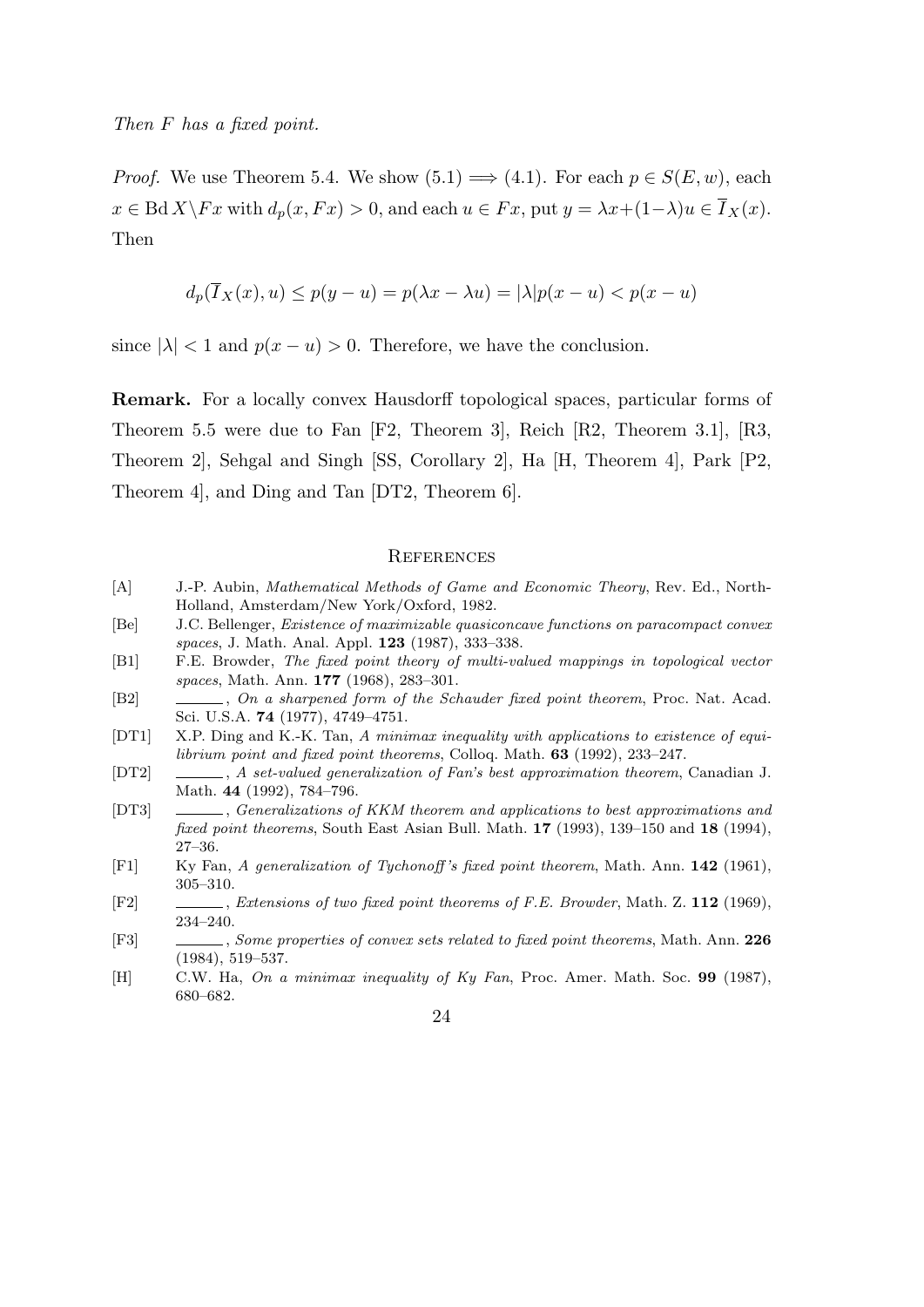- [Hl] B.R. Halpern, *Fixed point theorems for set-valued maps in infinite dimensional spaces*, Math. Ann. **189** (1970), 87–98.
- [J] J. Jiang, *Fixed point theorems for multi-valued mappings in locally convex spaces*, Acta Math. Sinica **25** (1982), 365–373.
- [K] O.P. Kapoor, *Two applications of an intersection lemma*, J. Math. Anal. Appl. **41** (1973), 226–233.
- [KT] H.-M. Ko and K.-K. Tan, *A coincidence theorem with applications to minimax inequalities and fixed point theroems*, Tamkang J. Math. **17** (1986), 39–45.
- [L] M. Lassonde, *On the use of KKM multifuncitons in fixed point theory and related topics*, J. Math. Anal. Appl. **97** (1983), 151–201.
- [P1] Sehie Park, *Fixed point theorems on compact convex sets in topological vector spaces*, Contemp. Math. Amer. Math. Soc. **72** (1988), 183–191.
- [P2] , *Fixed point theorems on compact convex sets in topological vector sapces, II*, J. Korean Math. Soc. **26** (1989), 175–179.
- [P3] , *Best approximations, inward sets, and fixed points*, Progress in Approximation Theory(P. Nevai and A. Pinkus, eds.), Academic Press, 1991, pp.711–719.
- [P4] , *A generalization of the Brouwer fixed point theorem*, Bull. Korean Math. Soc. **28** (1991), 33–37.
- [P5] , *Fixed point theory of multifunctions in topological vector spaces*, J. Korean Math. Soc. **29** (1992), 191–208.
- [P6] , *Fixed point theory of multifunctions in topological vector spaces, II*, J. Korean Math. Soc., **30** (1993), 413–431.
- [P7] , *Foundations of the KKM theory via coincidences of upper semicontinuous maps*, J. Korean Math. Soc. **31** (1994), 493–519.
- [P8] , *Acyclic maps, minimax inequalities, and fixed points*, Nonlinear Anal. TMA, to appear.
- [P9] , *Fixed points of acyclic maps on topological vector spaces*, Proc. 1st World Congress of Nonlinear Analysts.
- [P10] , *Remarks on fixed points of generalized upper hemicontinuous maps*, to appear.
- [PB1] S. Park and J.S. Bae, *Existence of maximizable quasiconcave functions on convex spaces*, J. Korean Math. Soc. **28** (1991), 285–292.
- [PB2] , *On zeros and fixed points of multifunctions with non-compact convex domains*, Comment. Math. Univ. Carolinae **34** (1993), 257–264.
- [R1] S. Reich, *Fixed points in locally convex spaces*, Math. Z. **125** (1972), 17–31.
- [R2] , *Approximate selections, best approximations, fixed points and invariant sets*, J. Math. Anal. Appl. **62** (1978), 104–113.
- [R3] , *Fixed point theorems for set-valued mappings*, J. Math. Anal. Appl. **69** (1979), 353–358.
- [RS] D. Roux and S.P. Singh, *On a best approximation theorem*, Jñanābha 19 (1989), 1–9.
- [SS] V.M. Sehgal and S.P. Singh, *A variant of a fixed point theorem of Ky Fan*, Indian J. Math. **25** (1983), 171–174.
- [SSS] V.M. Sehgal, S.P. Singh, and R.E. Smithson, *Nearest points and some fixed point theorems for weakly compact sets*, J. Math. Anal. Appl. **128** (1987), 108–111.
- [SSW] V.M. Sehgal, S.P. Singh, and J.H.M. Whitfield, *KKM-maps and fixed point theorems*, Indian J. Math. **32** (1990), 289–296.
- [ST] M.H. Shih and K.-K. Tan, *A geometric property of convex sets with applications to minimax type inequalities and fixed point theorems*, J. Austral. Math. Soc. (A) **45**
	- 25